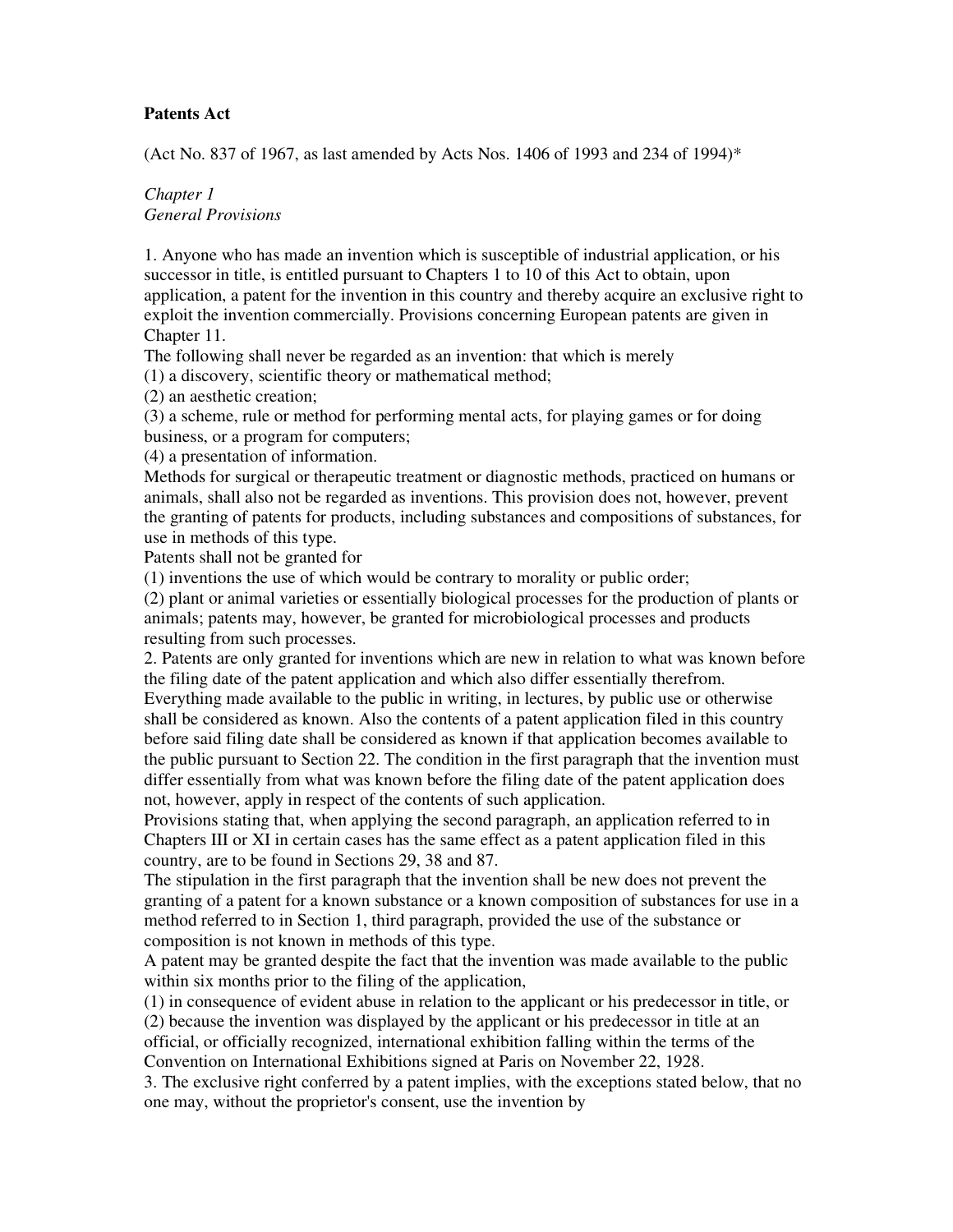(1) making, offering, putting on the market or using a product protected by the patent or importing or possessing such product for these purposes;

(2) using a process which is protected by the patent or, while knowing, or it being obvious from the circumstances that the use of the process is prohibited without the consent of the proprietor of the patent, offering the process for use here in Sweden;

(3) offering, putting on the market, or using products made by a process protected by the patent or importing or possessing the product for these purposes.

The exclusive right also implies that no one may, without the consent of the proprietor of the patent, exploit the invention by offering or supplying a person who is not entitled to exploit the invention with such means for carrying out the invention here in Sweden which relate to an essential element of the invention, if the person offering or supplying the means knows, or it is obvious from the circumstances, that said means are suited and intended for use in carrying out the invention. If the means are a generally available commercial product, this paragraph only applies if the person offering or supplying the means attempts to induce the receiver to commit acts referred to in the first paragraph. In applying the provisions of this paragraph, persons using the invention in a manner specified in the third paragraph, points (1), (3) or (4), shall not be considered as entitled to exploit the invention.

The following are excepted from the exclusive right:

(1) use which is not commercial;

(2) use of a product protected by the patent which is put on the market within the European Economic Area by the proprietor of the patent or with his consent;

(3) use of the invention for experiments which relate to the invention itself;

(4) preparation in a pharmacy of a medicine in accordance with a physician's prescription in individual cases or acts with the medicine so prepared.

4. Anyone who, at the time when the application for a patent was filed, was using the invention commercially in this country may, notwithstanding the patent, continue such use while retaining its general character, provided the use did not constitute evident abuse in relation to the applicant or his predecessor in title. Such right of use shall also be due on corresponding conditions to anyone who had made substantial preparations for commercial use of the invention in this country.

The right according to the preceding paragraph can only be passed to others together with the business in which it originated or in which the use was intended to take place.

5. Notwithstanding the grant of a patent, an invention may be utilized on a foreign vessel, aircraft, or other foreign means of communication for its own needs when temporarily entering this country in regular traffic or otherwise.

The Government may decree that, notwithstanding the grant of a patent, spare parts and accessories for aircraft may be imported into this country and used here for the repair of aircraft of a foreign country in which corresponding privileges are granted to Swedish aircraft. 6. An application for a patent for an invention which was disclosed, within 12 months prior to the filing date, in an application for a patent in this country or for a patent, inventor's certificate or utility model protection in a foreign country adhering to the Paris Convention for the Protection of Industrial Property of March 20, 1883, shall, when applying Section 2, first, second and fourth paragraphs, and Section 4, be deemed to have been filed simultaneously with the earlier application if the applicant so demands. Such priority may also be enjoyed from an application for protection which does not relate to a country adhering to the Convention, if corresponding priority from Swedish applications is granted where the earlier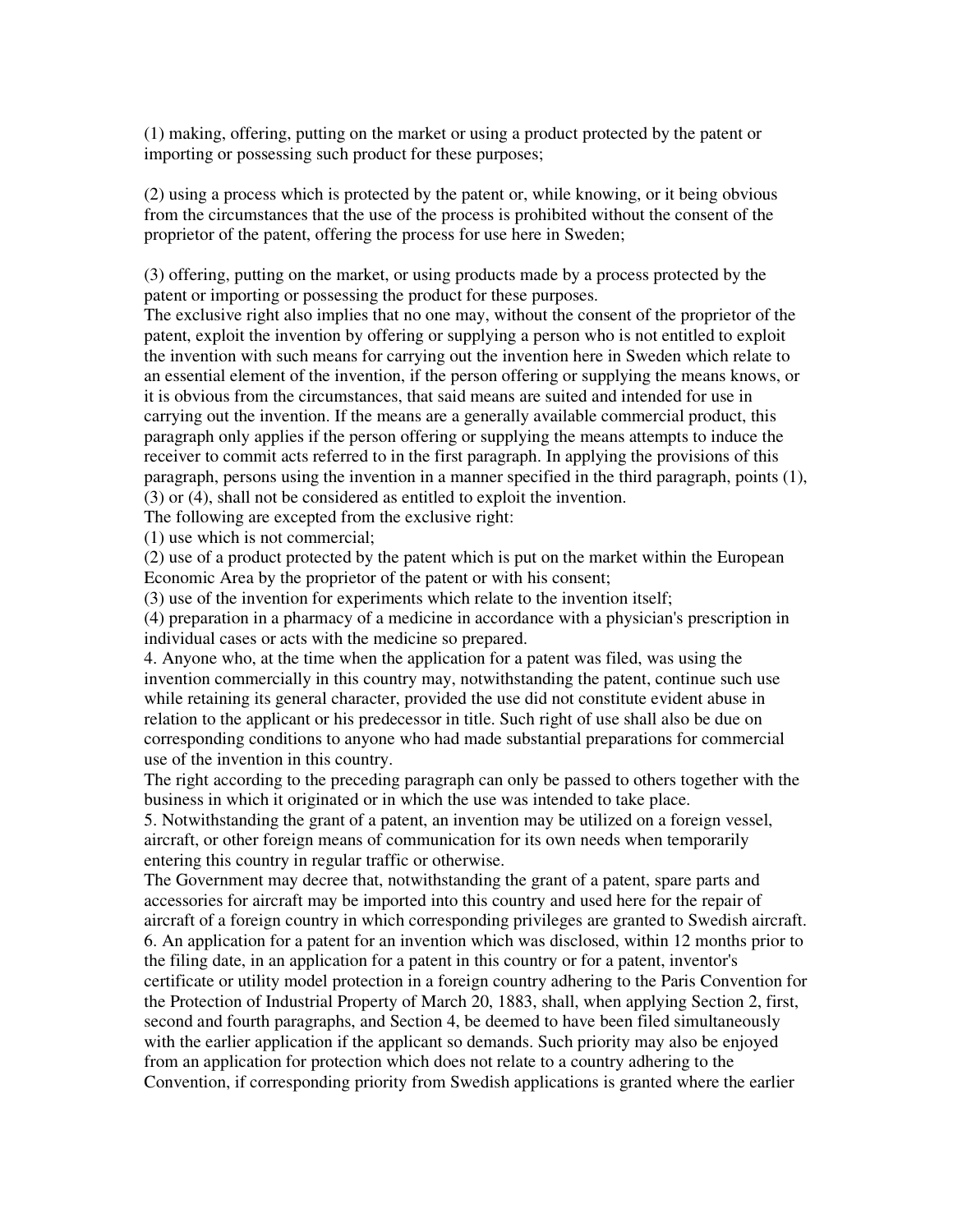application was filed and if legislation in force there essentially corresponds to the Convention.

The Government or, as the Government determines, the Patent Authority, shall stipulate in what order a claim to priority shall be presented and what documents must be presented in support of such claim. If these stipulations are not observed, priority shall not be enjoyed.

# *Chapter 2*

#### *The Processing of Swedish Patent Cases*

7. The Patent Authority in this Act refers to the Patent Authority in this country unless otherwise stated. The Patent Authority in this country is the Patent and Registration Office. 8. An application for a patent must be made in writing and filed with the Patent Authority or, in the case referred to in Chapter 3, with a patent authority in a foreign country or with an international organization.

The application shall contain a description of the invention, also comprising drawings if such are necessary, and a distinct statement of what is sought to be protected by the patent (patent claims). The fact that the invention relates to a chemical compound does not imply that a specified use must be disclosed in the patent claim. The description shall be so clear as to enable a person skilled in the art to carry out the invention with the guidance thereof. An invention which relates to a microbiological process or a product of such a process shall, in those cases specified in Section 8a, be considered to be disclosed with sufficient clarity only if the requirements in the said Section are also fulfilled.

The application shall also contain an abstract of the description and claims. The abstract shall merely serve as technical information and it may not be taken into account for any other purpose.

The inventor's name shall be stated in the application. If a patent is applied for by someone other than the inventor, the applicant shall prove his title to the invention.

The applicant shall pay a prescribed application fee. For the application, a prescribed annual fee must also be paid for each fee year beginning before the application is finally decided on. A fee year according to this Act spans one year and is counted the first time from the day when the application was filed or shall be considered to have been filed, and thereafter from the corresponding day according to the calendar.

8a. If in the carrying out of an invention a microorganism is to be used which is neither available to the public nor can be described in the application documents so as to enable a person skilled in the art to carry out the invention with the guidance thereof, a culture of the organism shall be deposited no later than the date of filing of the application. The culture shall thereafter be continuously on deposit so that he who is entitled under this Act to receive samples from the culture, can receive his sample delivered in Sweden. The Government specifies where deposits may be made.

If a deposited culture ceases to be viable or if samples from the culture cannot be supplied for other reasons, it may be replaced by a new culture of the same organism within the time period and otherwise in the manner prescribed by the Government. If this has been done, the new deposit shall be considered as having been made on the day when the earlier deposit was made.

9. If the applicant so demands and pays the special fee, the Patent Authority, under those conditions determined by the Government, shall allow the application to become subject to such novelty search by an International Searching Authority as referred to in Acticle 15(5) of the Patent Cooperation Treaty done at Washington on June 19, 1970.

10. Patents for two or more mutually independent inventions may not be applied for in a single application.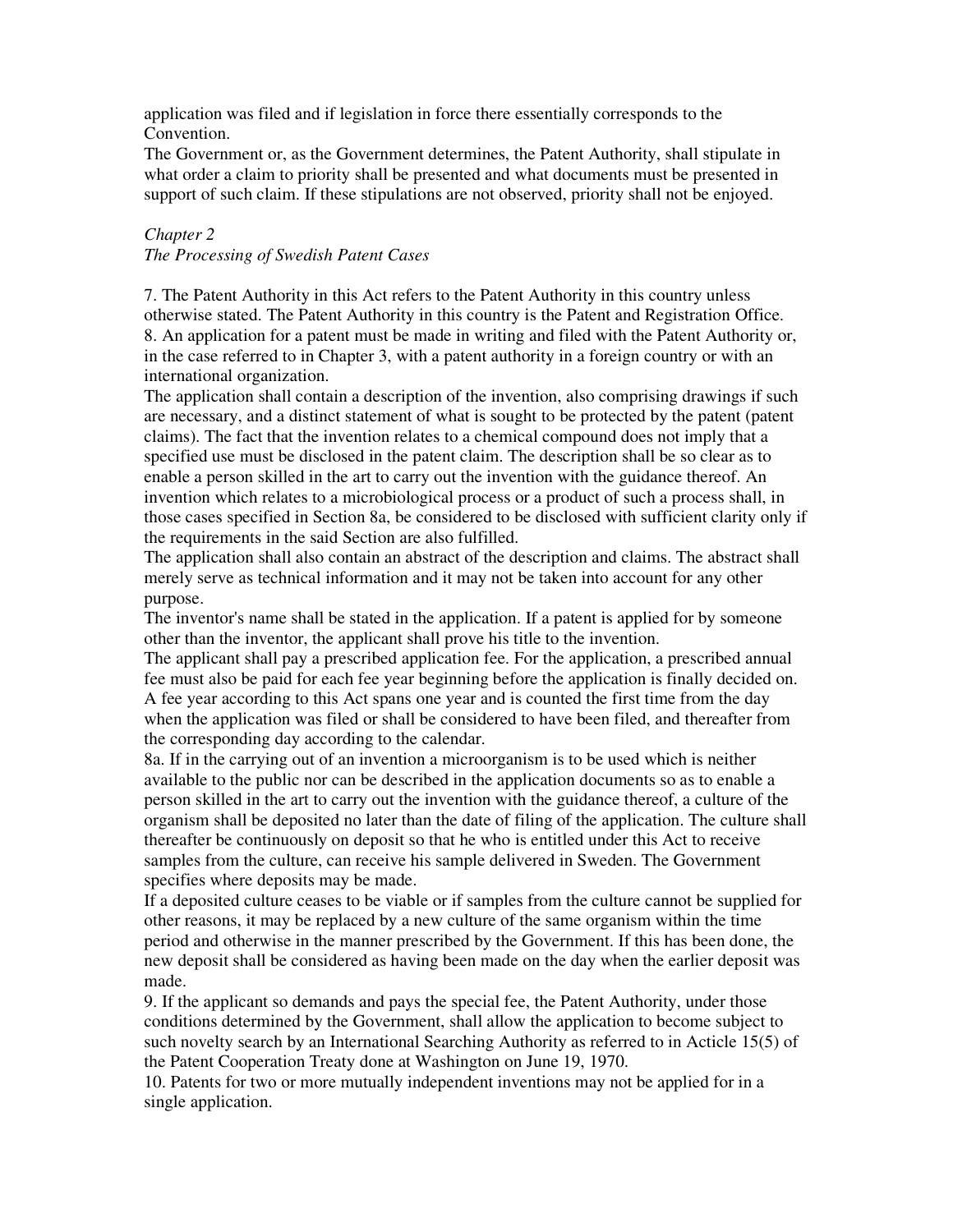11. If a patent is sought for an invention disclosed in a patent application filed earlier by the applicant and not finally decided upon, the later application shall, on conditions laid down by the Government, be regarded as filed at the time when the documents disclosing the invention were filed with the Patent Authority, if the applicant so demands.

12. An applicant who is not domiciled in this country shall have an agent residing here who shall be entitled to represent him in all matters concerning the application.

13. The application for a patent must not be amended so as to claim protection for subject matter which did not appear in the application at the time when it was filed, or shall be considered to have been filed pursuant to Section 14.

14. If the applicant amends the application within six months from the date of filing, the application shall be considered to have been filed at the time when the amendment was made, if the applicant so requests.

A request under the first paragraph must be made within two years from the date of filing of the application. Such a request can be made only once and cannot be withdrawn.

15. If the applicant has not complied with the requirements regarding the application, or if the Patent Authority finds other obstacles to the allowance of the application, the applicant shall be notified thereof and be requested within a specified term to render a statement or to make corrections. The Patent Authority may, however, without consulting the applicant, make such changes in the abstract as it deems necessary.

If the applicant fails, within the stipulated term, to render a statement or to take measures to overcome the objections raised, the application shall be dismissed. Notice of this shall be given in the official action.

A dismissed application will be reinstated if, within four months from the expiration of the specified term, the applicant submits a statement or takes measures to overcome the objections and, within the same term, pays the prescribed resuming fee.

If the applicant does not pay the annual fee according to Sections 8, 41 and 42, the application shall be dismissed without a preceding action. Such a dismissed application cannot be reinstated.

16. If, after the applicant has submitted his statement, there are still obstacles to the allowance of the application, and the applicant has had an opportunity to submit a statement on the obstacles, the application shall be rejected, unless there are found reasons to give the application another official action.

17. If anybody claims before the Patent Authority that the proper title to the invention rests with him and not with the applicant, and if the case is deemed uncertain, the Patent Authority may direct him to bring action before a court of law within a certain time at the risk of the claim being disregarded in the further examination of the patent application.

If a litigation regarding the proper title to the invention is pending before the court, the patent application may be declared in abeyance until the litigation is finally settled by the court. 18. If anybody proves to the satisfaction of the Patent Authority that the proper title to the invention rests with him and not with the applicant, the Patent Authority shall transfer the application to him, if he so requests. The transferee shall pay a new application fee. If a request for transfer has been made, the application may not be dismissed, rejected or allowed until the request has been finally decided upon.

19. If the application is complete and no obstacles to a patent are found, the Patent Authority shall notify the applicant that a patent can be granted.

Within two months of the date of notification, the applicant shall pay a fixed grant fee. In default of this, the application shall be dismissed. The processing of a dismissed application shall be resumed if, within four months after the expiration of the two months, the applicant pays the grant fee and a fixed resuming fee.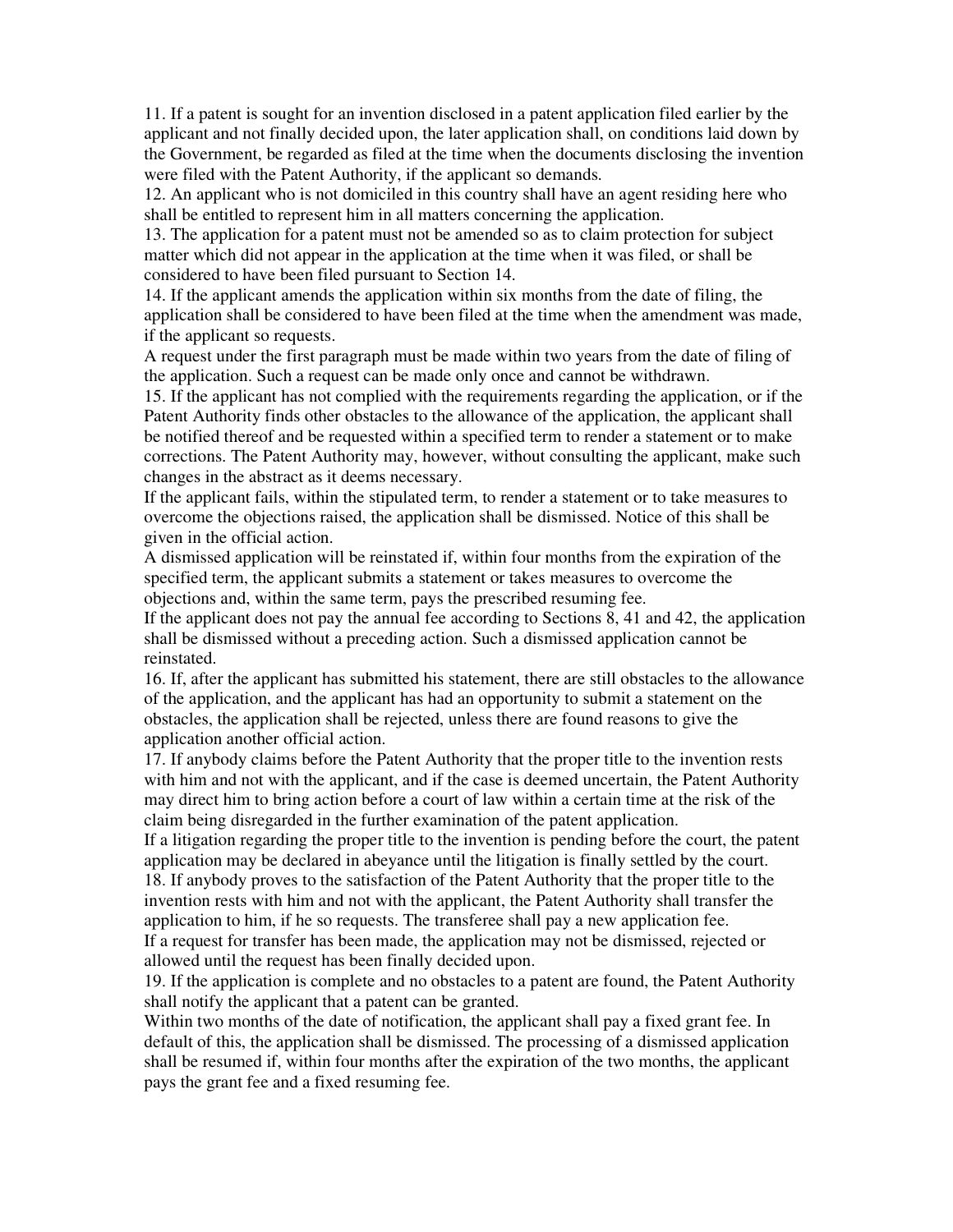If a patent is sought by an inventor who has considerable difficulty in paying the grant fee, the Patent Authority may exempt him from this obligation if he makes a written request to that effect within two months of the date of notification. If the Patent Authority rejects the inventor's request, a fee paid within two months thereafter shall be considered as being paid within the proper time limit.

20. If the applicant has fulfilled the requirements of Section 19 and there is still no obstacle to a patent, the Patent Authority shall grant the application. The decision shall be announced. When the decision to grant the patent application has been announced, a patent has been granted. A granted patent shall be recorded in the Register of Patents kept by the Patent Authority. Letters patent shall also be issued.

After the patent has been granted, the claims may not be amended so that the scope of the patent protection is broadened.

21. From the day when the patent is granted, a patent specification shall be available at the Patent Authority. The patent specification shall contain a description, patent claims and an abstract as well as giving the patent proprietor and the inventor.

22. From the day when the patent is granted, the documents in the case shall be available to anyone.

When 18 months have passed from the filing date of the patent application, or, if priority is claimed, the date from which priority is claimed, the documents, if they have not already been made available pursuant to the first paragraph, shall be made available to anyone. However, if the application has been dismissed or rejected, the documents shall be made available only if the applicant requests that the application be resumed, appeals, or makes a request under Section 72 or 73.

At the request of the applicant, the documents shall be made available earlier than what is laid down in the first and second paragraphs.

When the documents become available pursuant to the second or third paragraph, this fact shall be announced.

If a document contains a business secret and does not concern the invention for which a patent is sought or has been granted, the Patent Authority, upon request and if there are special reasons for this, may order that the document shall not be made available. If such a request has been made, the document shall not be made available until the request has been refused by a decision which has taken legal effect.

If a culture of a microorganism has been deposited according to Section 8a, any person has the right to obtain a sample from the culture after the documents have become available to anyone in accordance with the first, second or third paragraph. This does not mean, however, that samples shall be issued to anyone who in consequence of provisions in a law or other ordinance may not handle the deposited microoganism. Nor does this mean that samples shall be issued to anyone whose handling of the sample can be assumed to involve an evident risk in view of the harmful properties of the organism.

Until the patent has been granted or the patent application has been finally decided on without resulting in a patent, if the applicant so requests, despite the provisions of the sixth paragraph, first sentence, samples from the deposit may only be issued to a special expert. The Government prescribes within what time period such a request may be made and who may be called on as an expert by a person wishing to obtain a sample.

A person wishing to obtain a sample shall make a written request therefor with the Patent Authority and render a commitment to the effect prescribed by the Government to prevent the misuse of the sample. If samples may be issued only to a special expert, the commitment must instead be rendered by said expert.

23. If the Patent Authority dismisses or rejects an application which has become available to anyone, this decision shall be announced when it has taken legal effect.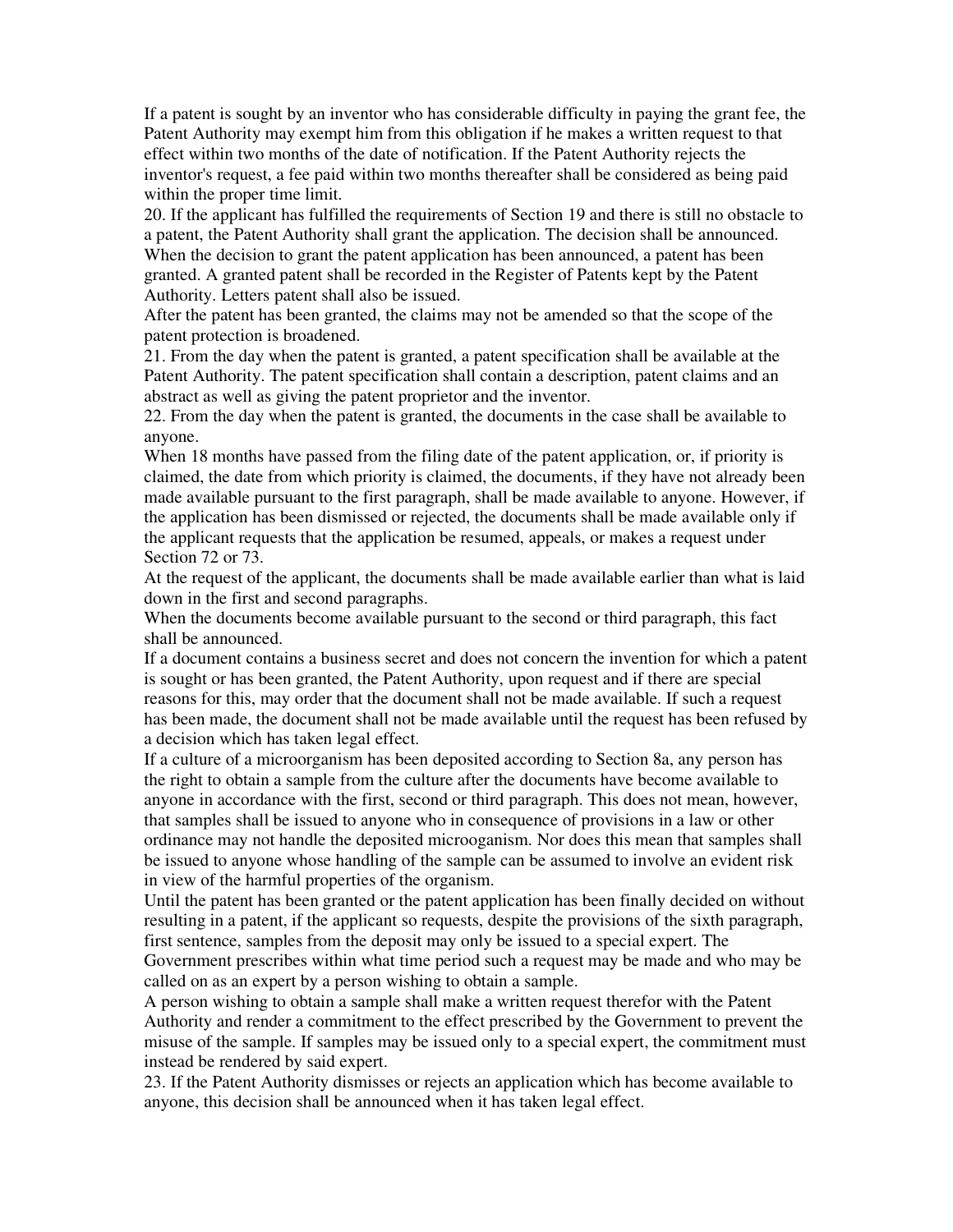24. Anyone may file an opposition to a granted patent. An opposition shall be made in writing with the Patent Authority within nine months from the day on which the patent was granted. The Patent Authority shall inform the proprietor of the patent of the opposition and give him an opportunity to make a statement. The provisions of Section 12 shall also apply to the patent proprietor during the opposition process.

If the opposition is withdrawn, the opposition process may still be completed if there are particular reasons.

25. The Patent Authority shall revoke the patent after opposition if it

(1) was granted despite the fact that the conditions of Sections 1 and 2 are not fulfilled,

(2) relates to an invention which is not so clearly disclosed that a person skilled in the art can carry it out with the guidance thereof, or

(3) encompasses matter which was not evident from the application as filed.

The Patent Authority shall reject the opposition if there is no obstacle pursuant to the first paragraph to the maintenance of the patent.

If during the opposition process the proprietor of the patent has made such amendments that there is no obstacle pursuant to the first paragraph to the maintenance of the patent in its amended wording, the Patent Authority shall declare the patent to be maintained in its amended wording.

When the decision of the Patent Authority concerning an opposition has taken legal effect, it shall be announced. If the decision involves amendment of the patent, a new patent specification shall be available at the Patent Authority and a new patent letter shall be issued. 26. A final decision by the Patent Authority concerning an application for a patent may be appealed by the applicant if the decision is not in his favor. A final decision concerning an opposition against a patent is appealable by the proprietor of the patent and by the opposer if the decision is adverse to the party wishing to appeal. If the opposer withdraws his appeal, it may still be considered if there are particular reasons.

A decision whereby a request for reinstatement under Section 15, third paragraph, or Section 19, second paragraph, has been rejected or a request for transfer under Section 18 has been granted may be appealed by the applicant. A decision rejecting a request for transfer under Section 18 may be appealed by the party who made the request.

A decision rejecting a request for an order according to Section 22, fifth paragraph, may be appealed by the one who made the request.

Stipulations concerning appeals against decisions pursuant to Section 42, 72 or 73 are given in Section 75.

27. Appeals according to Section 26 are made with the Court of Patent Appeals within two months of the date of the decision.

A final decision by the Court of Patent Appeals may be appealed against to the Supreme Administrative Court within two months from the date of the decision. The appeal may not relate to any other patent claims than those considered in the appealed decision. In other respects, the rules in Sections 35 to 37 of the Code of Administrative Procedure (1971:291) concerning appeals against decisions by the Administrative Court of Appeal shall apply. Decisions by the Court of Patent Appeals shall state that special leave is required for consideration of appeals to the Supreme Administrative Court and the grounds on which such leave is granted.

The provisions of Section 22, fifth paragraph, shall apply to documents which are submitted to the Court of Patent Appeals or the Supreme Administrative Court.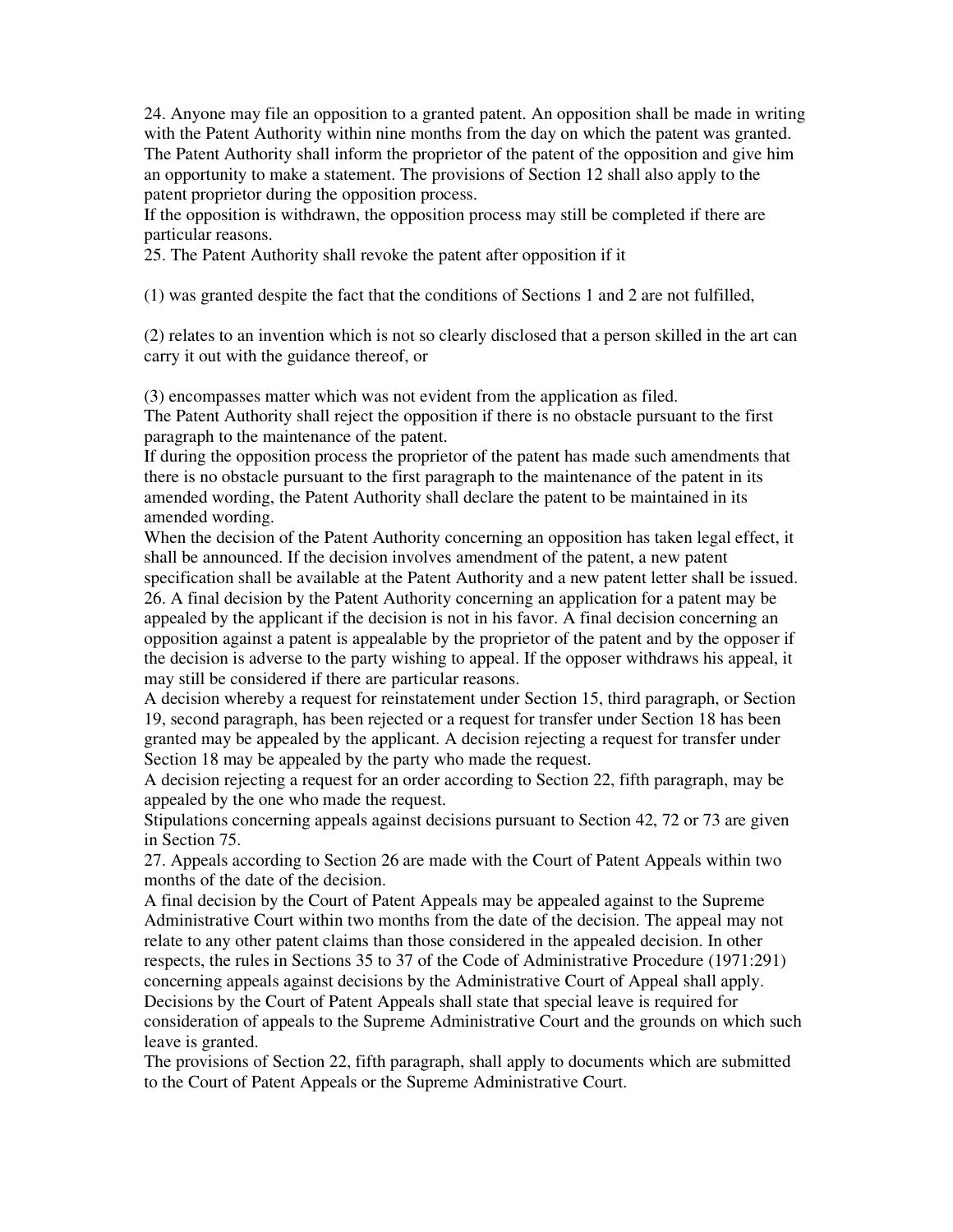# *Chapter 3 International Patent Applications*

28. An international patent application refers to an application made pursuant to the Patent Cooperation Treaty done at Washington on June 19, 1970.

An international patent application shall be filed with a patent authority or international organization which is authorized according to the Patent Cooperation Treaty and its Regulations to receive such applications (receiving Office). The Swedish Patent Authority shall be a receiving Office in accordance with the stipulations by the Government. The applicant shall pay the prescribed fee for an international patent application which is filed with the Swedish Patent Authority.

The provisions of Sections 29 to 38 apply to international patent applications designating Sweden. If, however, a European patent for Sweden is applied for by such application, Chapter 11 shall apply.

29. An international patent application which the receiving Office has accorded an international filing date shall have the same effect in this country as a Swedish patent application filed on the same day. The provisions of Section 2, second paragraph, second sentence, however, shall only apply to an application which has been pursued in accordance with Section 31.

30. An international patent application shall be considered to be withdrawn as regards Sweden in those cases referred to in Article  $24(1)(i)$  and (ii) of the Patent Cooperation Treaty.

31. If the applicant desires to pursue an international patent application for Sweden, he shall within 20 months from the international filing date, or if priority is claimed, the date from which priority is claimed, file with the Patent Authority a translation into Swedish of the international patent application to the extent required by the Government or, if the application is written in Swedish, a copy of the application. The applicant shall, within the same time period, pay the prescribed fee to the Patent Authority.

If the applicant has demanded that the international application be subjected to international preliminary examination and if he has, within 19 months from the date given in the first paragraph, declared his intention, in accordance with the Patent Cooperation Treaty and its Regulations, to use the result of the international preliminary examination in applying for a patent for Sweden, he shall fulfill the requirements in the first paragraph within 30 months from said date.

If the applicant has paid the prescribed fee within the time limit stipulated in the first or second paragraph, the required translation or copy may be filed within an additional time limit of two months, provided that a prescribed additional fee is paid within the latter time limit. If the applicant does not observe the requirements in this Section, the application shall be considered to be withdrawn as regards Sweden.

32. If the applicant withdraws the demand for international preliminary examination or the declaration of his intention to use the result of such examination in applying for a patent for Sweden, the international patent application shall be considered withdrawn as regards Sweden, unless the withdrawal is made before the end of the time limit stipulated in Section 31, first paragraph, and the applicant also pursues the application within the time limit stipulated in Section 31, first or third paragraph.

33. If an international patent application has been pursued in accordance with Section 31, then Chapter 2 applies in respect of the application and its processing unless otherwise specified in this Section or in Sections 34 to 37. Only at the request of the applicant, however, may the application be taken up for examination before the end of the time limit applicable according to Section 31, first or second paragraph.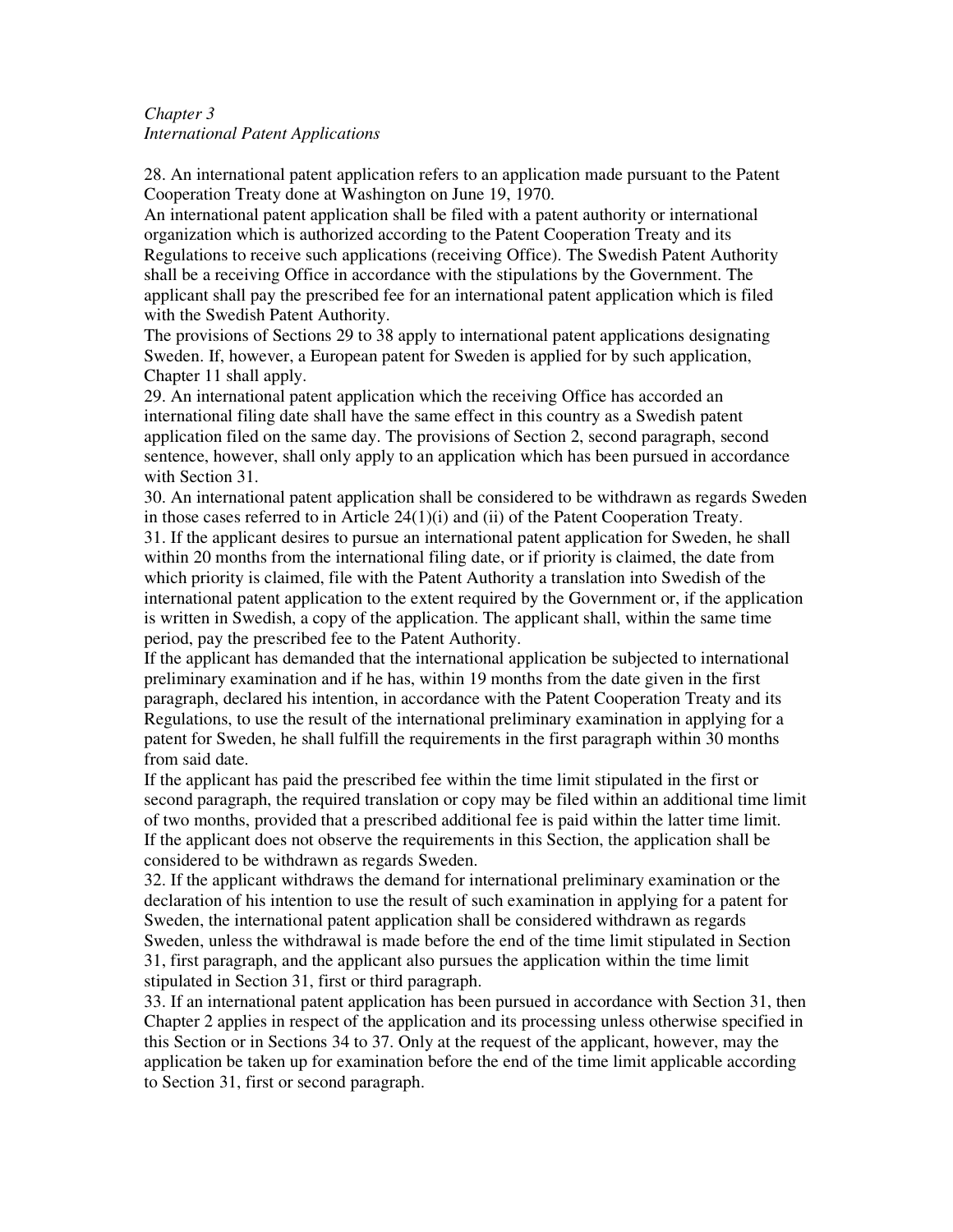The obligation according to Section 12 to have an agent residing here shall first apply when the application may be taken up for examination.

The provisions of Section 22, second and third paragraphs, become applicable even before the application has been pursued, as soon as the applicant has complied with the obligation under Section 31 to file a translation of the application or, if the application is written in Swedish, as soon as the applicant has filed a copy of the application with the Patent Authority.

For international patent applications, in applying Sections 48, 56 and 60, the statements therein that the documents in the application file have become available according to Section 22 shall instead mean that the documents have become available according to Section 22, third paragraph.

If the patent application fulfills the requirements concerning form and content prescribed in the Patent Cooperation Treaty and its Regulations, it shall be accepted in these respects. 34. For an international patent application, the Patent Authority may not grant a patent or make a decision to reject before the end of the time limit stipulated by the Government, unless the applicant agrees to an earlier ruling on the application.

35. For an international application, the Patent Authority may not, without the consent of the applicant, grant a patent or make the application publicly available before it has been published by the International Bureau of the World Intellectual Property Organization or 20 months have passed from the international filing date or, if priority is claimed, the date from which priority is claimed.

36. If a part of an international patent application was not subjected to international search or international preliminary examination because the application was found to encompass mutually independent inventions and because the applicant did not pay, within the prescribed time limit, the additional fee according to the Patent Cooperation Treaty, the Patent Authority shall determine whether said finding was correct. If the Patent Authority determines that the finding was correct, that part of the application which was not subjected to such search or examination shall be considered withdrawn from the Patent Authority if the applicant does not pay the prescribed fee to the Patent Authority within two months from when the Patent Authority mailed to him notification of its decision. If the Patent Authority determines that the finding was not correct, the Patent Authority shall proceed with the examination of the application in its entirety.

A decision pursuant to the first paragraph, whereby the Patent Authority has determined that the patent application encompasses mutually independent inventions, may be appealed by the applicant. The provisions of Section 27, first and second paragraphs, apply.

If the Court finds the decision of the Patent Authority to be correct, the time limit for payment of such fee as referred to in the first paragraph, second sentence, shall be computed from the date when the Patent Authority mailed to the applicant notification of the final decision of the Court.

37. If a part of an international patent application has not been subjected to international preliminary examination because the applicant restricted the claims after being invited by the authority for such examination to either restrict the claims or pay additional fees, that part of the application which has not been examined shall be considered withdrawn at the Patent Authority if the applicant does not pay the prescribed fee within two months after the Patent Authority mailed to him a notification to that effect.

38. If the receiving Office has refused to accord an international patent application an international filing date or has declared that the application shall be considered withdrawn or that the request that the application shall designate Sweden shall be considered withdrawn, the Patent Authority shall, at the request of the applicant, review said decision. The same shall apply in respect of a decision by the International Bureau that the application shall be considered withdrawn.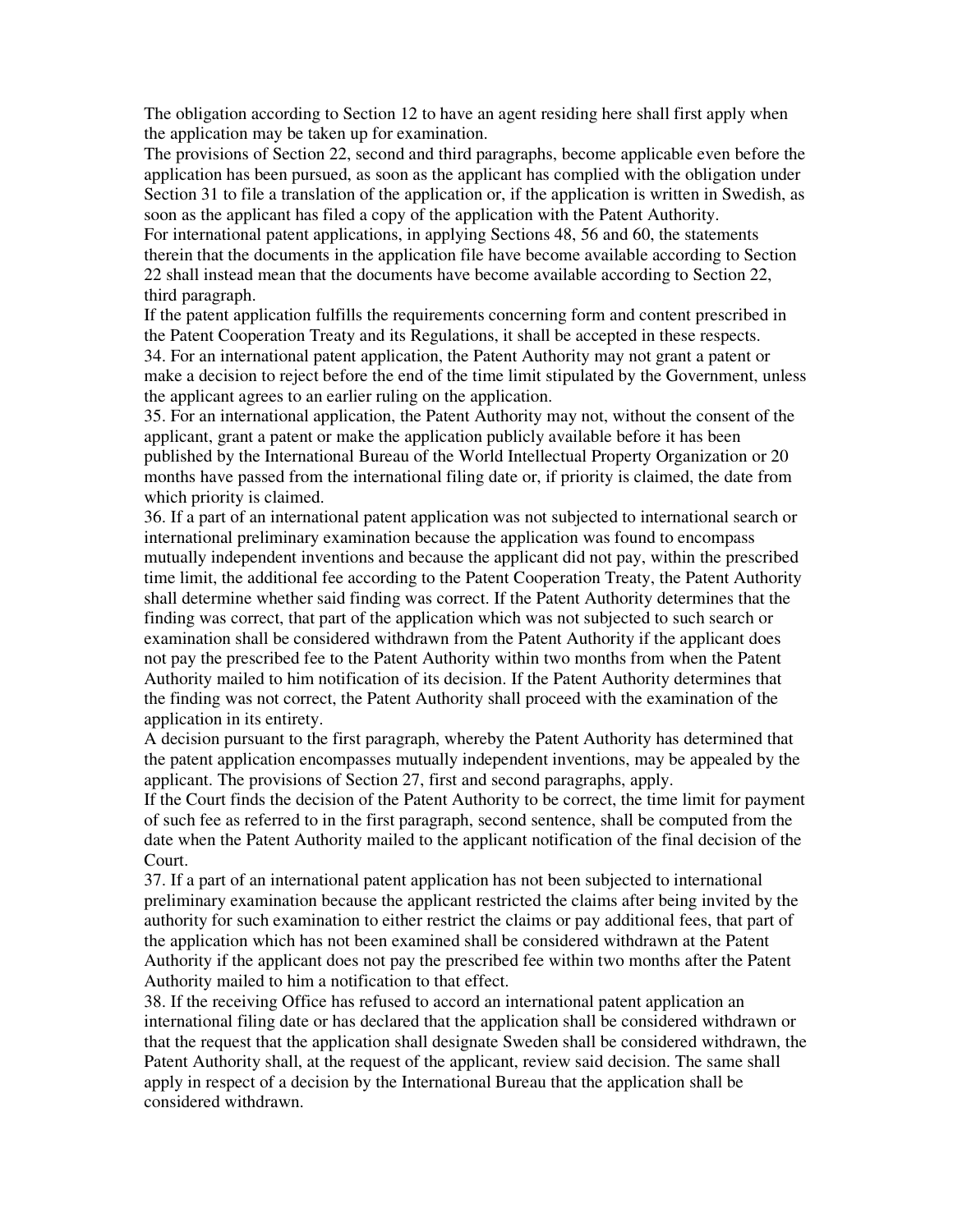A petition for review pursuant to the first paragraph shall be filed with the International Bureau within the time limit stipulated by the Government. Within the same time limit, the applicant shall file with the Patent Authority a translation of the application to the extent stipulated by the Government and pay the prescribed application fee.

If the Patent Authority finds that the decision of the receiving Office or International Bureau was incorrect, the Patent Authority shall process the application according to Chapter 2. If an international filing date has not been accorded by the receiving Office, the application shall be considered to have been filed on the date which the Patent Authority deems should have been accorded as the international filing date. If the application fulfills the requirements as to form and content prescribed in the Patent Cooperation Treaty and its Regulations, it shall be accepted in these respects.

The prescriptions in Section 2, second paragraph, second sentence, shall apply to an application which has been taken up for processing pursuant to the third paragraph if the application becomes generally available pursuant to Section 22.

# *Chapter 4*

*The Extent and Term of the Patent* 

39. The extent of patent protection shall be determined by the patent claims. In construing the patent claims guidance may be taken from the description.

40. A granted patent may be kept in force until 20 years have passed from the day when the patent application was filed.

For patents, a prescribed annual fee shall be paid for each fee year beginning after the grant. If the patent has been granted before annual fees for the patent application have begun to become due under Section 41, the proprietor of the patent shall in any case, when the annual fee for the patent becomes due for payment for the first time, pay as well the annual fees for fee years beginning prior to grant of the patent.

The provisions concerning supplementary protection for medicinal products are to be found in Chapter 13.

# *Chapter 5 Payment of Annual Fees*

41. The annual fee shall be due for payment on the last day of the calendar month during which the fee year begins. The annual fees for the first two fee years, however, shall not be due until the fee for the third fee year is due. Annual fees may not be paid earlier than six months before becoming due for payment.

For such a later application as is referred to in Section 11, the annual fees for fee years which have begun before the date on which the later application was filed or which begin within two months from said date, shall in no case be due before two months have passed from said date. For an international patent application, the annual fees for fee years which have begun before the date when the application was pursued in accordance with Section 31 or was taken up for processing pursuant to Section 38 or which begin within two months from said date, shall not in any case be due before two months have passed from the date when the application was prosecuted or was taken up for processing.

An annual fee, together with the prescribed increase, may be paid within six months after the due date.

42. If the inventor is the applicant or proprietor of the patent and if he has considerable difficulty in paying the annual fees, the Patent Authority may give him a respite for payment if he makes a request to that effect not later than when the annual fees become due for the first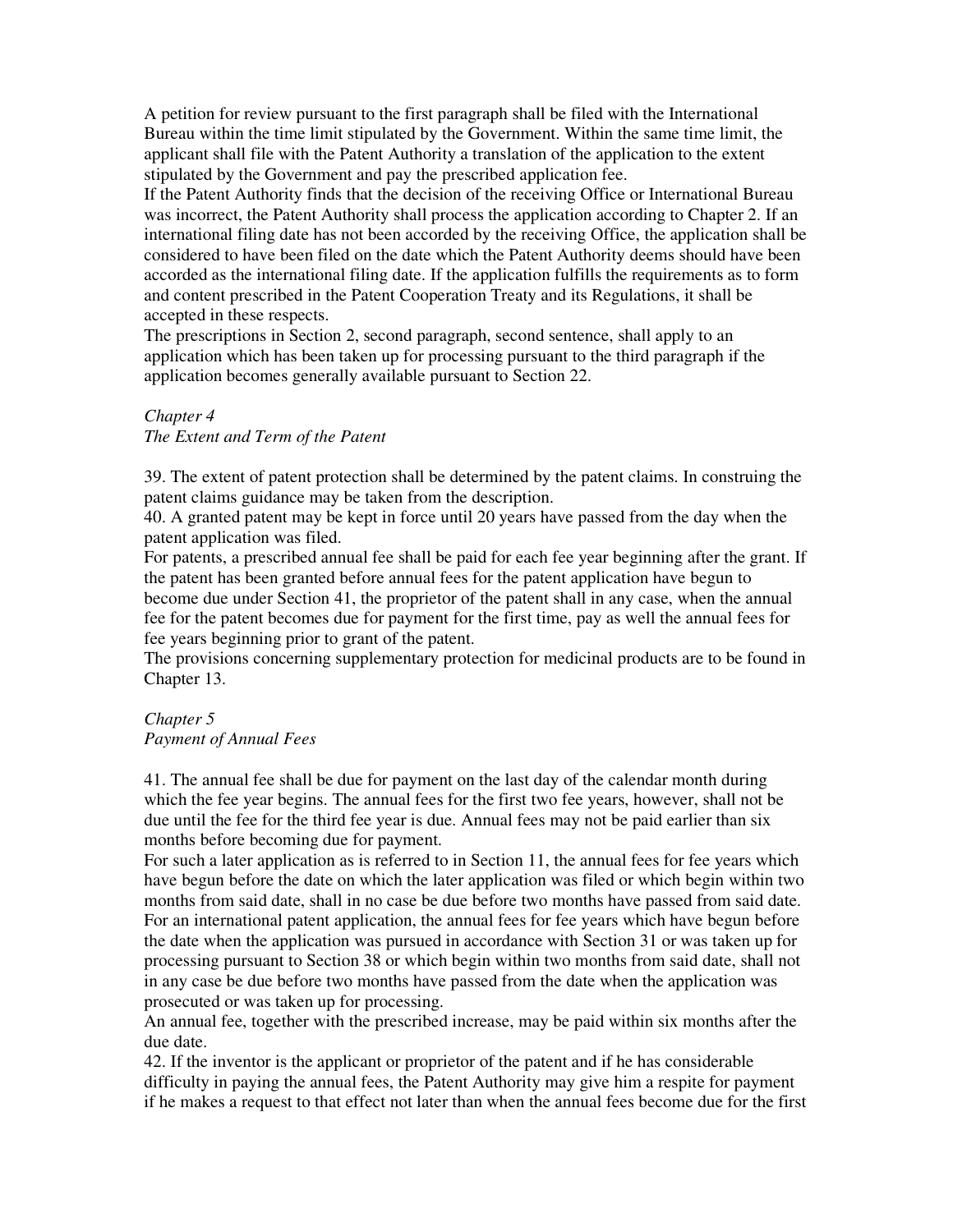time. Respites may be given for up to three years at a time, but at most until three years have passed from the grant of the patent. A request for extended respite must be made before the given respite has expired.

If a request for respite or extended respite is refused, a fee paid within two months thereafter shall be considered to have been paid on time.

Annual fees, for the payment of which respite has been given under the first paragraph, may be paid together with the same increase as referred to in Section 41, third paragraph, within six months after the time until which respite has been obtained.

#### *Chapter 6*

*Licenses, Assignments, etc*.

43. If the proprietor of a patent has granted another party the right to exploit an invention commercially (license), the licensee may assign his right to others only if an agreement has been made to that effect.

44. If a patent has been transferred to another party or a license has been granted, this shall, upon request, be recorded in the Register of Patents.

If it is proved that a license recorded in the Register has ceased to be valid, the records of the license shall be cancelled from the Register.

The provisions of the first and second paragraphs shall apply correspondingly to compulsory licenses and rights referred to in Section 53, second paragraph.

In lawsuits or other legal cases concerning a patent, that party shall be regarded as the proprietor of the patent who was last entered in the Register of Patents in such capacity. 45. If three years have passed since the patent was granted and, in addition, four years have passed since the patent application was filed and the invention is not worked in this country to a reasonable extent, anyone who desires to work the invention in this country may obtain a compulsory license to that effect if acceptable excuses for the failure to work the invention are lacking.

On condition of reciprocity, the Government may decree that in applying the first paragraph, working in a foreign country shall be considered equivalent to working in this country. 46. The proprietor of a patent for an invention, the exploitation of which is prevented by a patent owned by another party, may obtain a compulsory license to exploit the invention protected thereby if this is reasonable in view of the importance of the first-named invention or for other particular reasons.

The proprietor of a patent for which a compulsory license has been granted according to the first paragraph may obtain a compulsory license to exploit the other invention, unless there are particular reasons to the contrary.

47. When required by public interests of extreme importance, anyone who desires to make commercial use of an invention for which another party holds a patent may obtain a compulsory license to that effect.

48. Any person who in this country was commercially exploiting an invention which is the subject of a patent application, when the application documents were made available in accordance with Section 22, shall be entitled, if the application matures into a patent, to obtain a compulsory license for the said use if very special reasons speak in its favor and if he had no knowledge of the application and had not reasonably been able to obtain such knowledge. Under corresponding conditions such right shall also be granted to anyone who has made substantial preparations for commercial exploitation of the invention in this country. Such compulsory license may also apply in respect of a period of time before the patent was granted.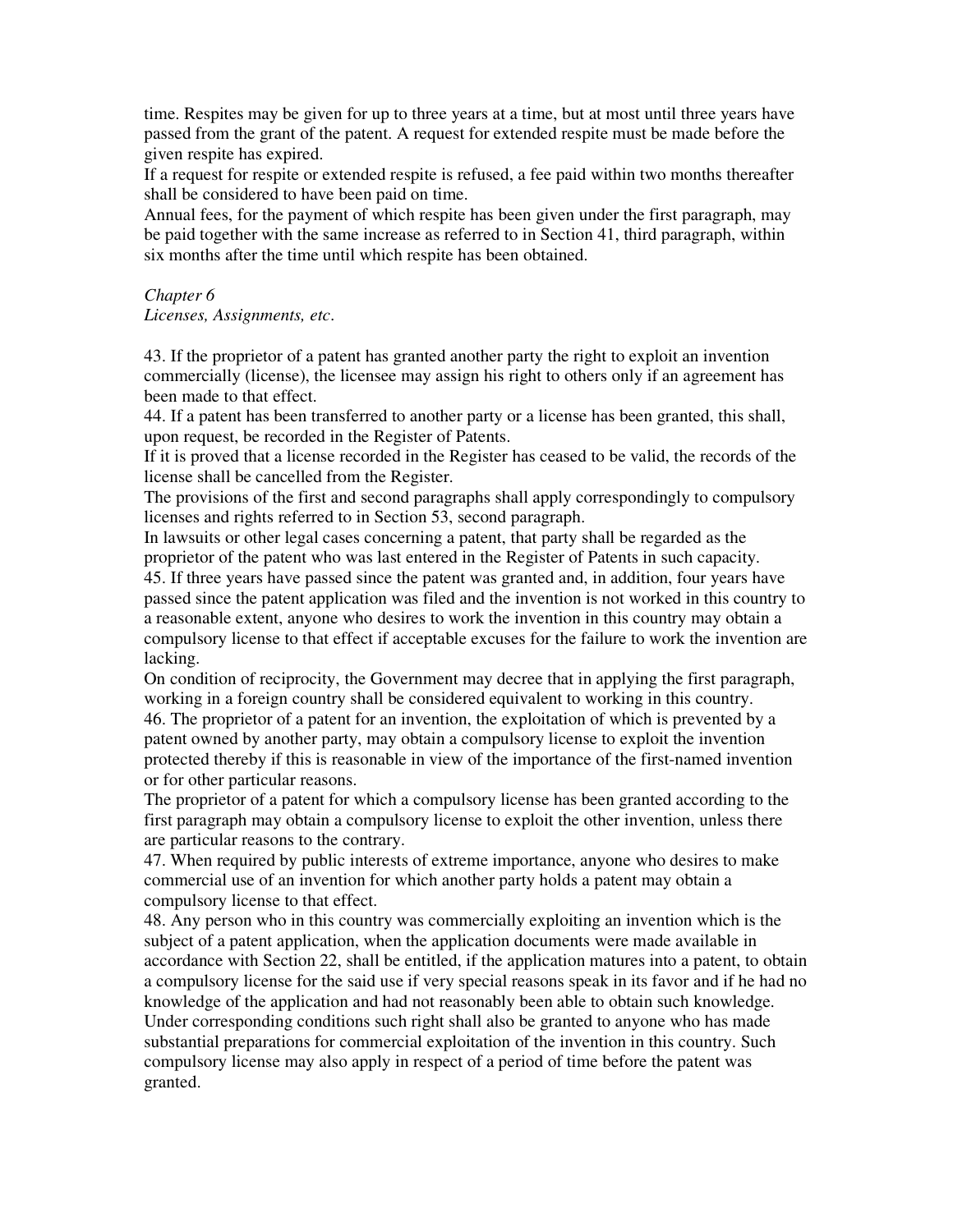49. A compulsory license may be granted only to a party who may be presumed to have resources to utilize the invention in an acceptable manner and in accordance with the license. A compulsory license shall not prevent the proprietor of the patent himself from utilizing the invention or from granting licenses. A compulsory license can only be transferred to others together with the business in which it is utilized or is intended to be utilized. 50. Compulsory licenses shall be granted by the Court, which shall also decide to what extent the invention may be utilized and shall establish the remuneration and other terms of the license. When substantially changed circumstances call for it, the Court may, on request, revoke the license or lay down new terms therefor.

# *Chapter 7*

### *Termination of the Patent, etc.*

51. If an annual fee for a patent is not paid pursuant to the provisions of Sections 40, 41 and 42, the patent shall lapse as of the beginning of the fee year for which the fee has not been paid.

52. If an action is brought to that effect, the Court shall declare the patent invalid, if

(1) the patent was granted in spite of the fact that the conditions of Sections 1 and 2 are not fulfilled,

(2) the patent relates to an invention the description of which is not sufficiently clear to enable a person skilled in the art to carry out the invention with the guidance thereof,

(3) the patent comprises subject matter not appearing in the application as filed, or

(4) the scope of patent protection has been extended after the grant of the patent.

A patent shall not be declared invalid on the grounds that the one who has obtained the patent was only entitled to a certain share thereof.

Except as provided for in the fourth paragraph, court action may be brought by anyone who suffers damage from the patent and, if called for by the public interest, by the public authority designated by the Government.

An action brought on the grounds that a patent has been granted to a party other than the one who is entitled to obtain the patent under Section 1 can only be brought by the one who claims to be so entitled. An action shall be brought within one year after obtaining knowledge of the grant of the patent and of other facts on which the action is based. If the proprietor of the patent was in good faith when the patent was granted or when it was assigned to him, the action cannot be brought later than three years after the grant of the patent.

53. If a patent has been granted to a party other than the one who is entitled to the patent according to Section 1, the Court, upon an action brought by the one who is entitled to the patent, shall transfer the patent to him. With respect to the time within which the action shall be brought, the regulations in Section 52, fourth paragraph, shall apply.

If the party who is deprived of the patent has in good faith begun to use the invention commercially in this country or made substantial preparations therefor, he shall be entitled, against a reasonable remuneration and on other reasonable terms, to continue the use already begun or to implement the prepared use while retaining its general character. Under corresponding conditions such rights shall also be due to holders of licenses recorded in the Register of Patents.

Rights under the second paragraph can only be transferred to others together with the business in which they were used or in which it was intended to use them.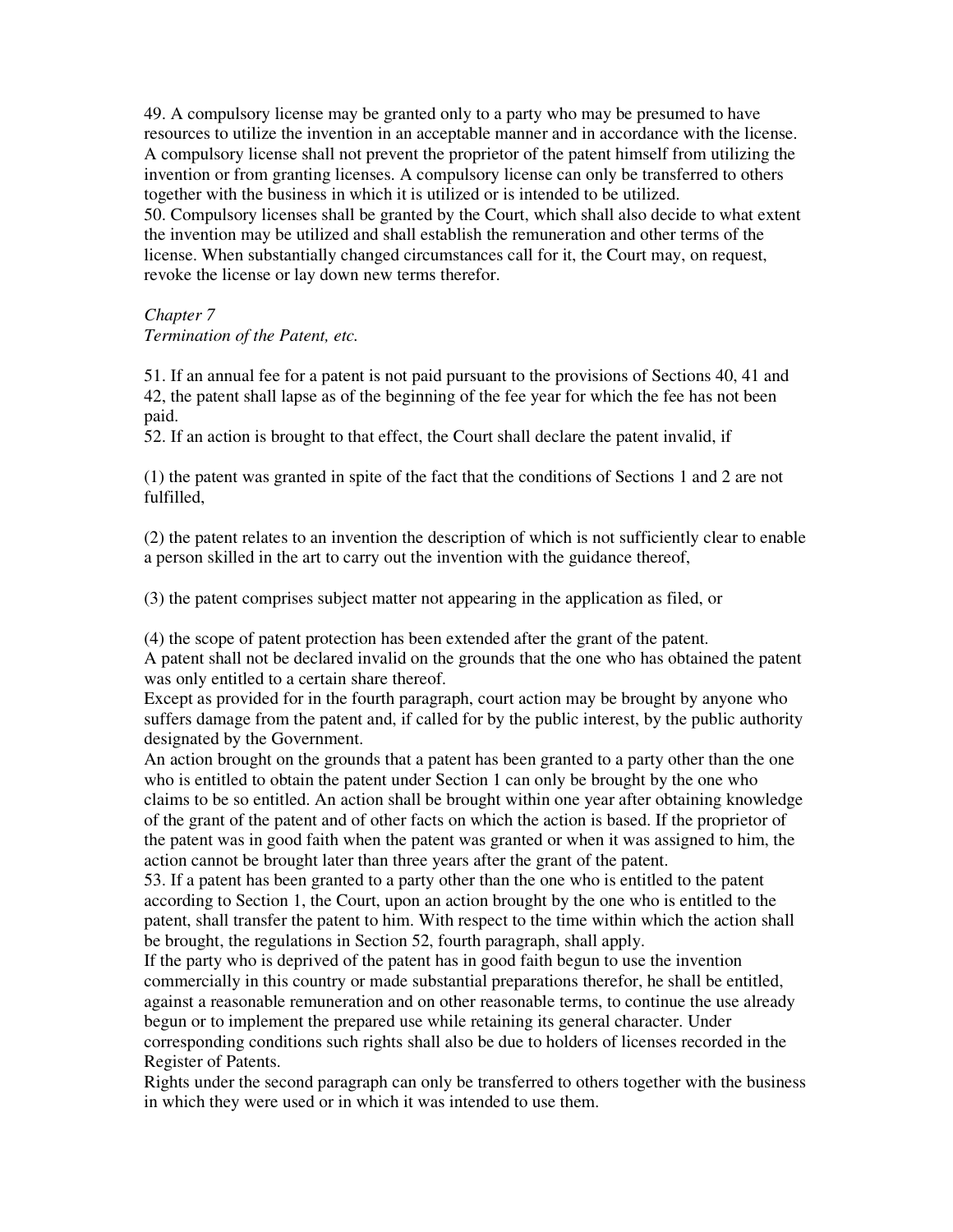54. If the proprietor of a patent renounces the patent in writing to the Patent Authority, the Authority shall declare the patent terminated.

If the patent is seized for debt or if there is a litigation pending for the transfer of the patent, the patent may not be declared terminated as long as the seizure is effective or until the litigation has been finally settled.

55. When a patent has lapsed or been declared terminated, or been declared invalid or transferred by a judgment which has taken legal effect, the Patent Authority shall announce this.

#### *Chapter 8*

*Obligation to Give Information* 

56. If a patent applicant cites the application against another party before the documents in the application file have become available according to Section 22, he shall be obliged, upon request, to consent to give said party access to the documents. If the patent application includes a deposit of a culture of a microorganism as referred to in Section 8a, the consent shall also encompass the right to obtain a sample of the culture. The provisions of Section 22, sixth paragraph, second and third sentences, as well as the seventh and eighth paragraphs, apply when someone desires to obtain a sample on the basis of such consent. Anyone who indicates, either by addressing himself directly to another, or in advertisements, or by inscription on the goods or their packaging, or in any other way, that a patent has been applied for or granted, without at the same time giving the serial number of the application or the patent, shall be obliged, upon request, to provide said number without delay. If it is not stated expressly that a patent has been applied for or granted, but circumstances are liable to create the impression that this is the case, then upon request, information as to whether a patent has been applied for or granted shall be given without delay.

*Chapter 9 Liability and Obligation to Pay Compensation, etc.* 

57. Any person who infringes the exclusive right which a patent implies (infringement of patent) and has done so deliberately or by gross negligence shall be fined or sentenced to imprisonment for a maximum of two years. A person who has offended against a prohibition on penalty of a fine under Section 57a may not be sentenced for an infringement which is covered by the prohibition.

Any person attempting or preparing to offend under the first paragraph shall be dealt with under Chapter 23 of the Penal Code.

The prosecutor may institute proceedings for those offenses referred to in the first and second paragraphs only if the injured party reports the offense for prosecution and prosecution is for special reasons required by the public interest.

57a. The Court may, if petitioned by the patentee or a person who is entitled by license to use the invention, forbid the person who is infringing the patent from continuing the infringement on penalty of a fine.

If the plaintiff shows it to be probable that an infringement is occurring and if it may reasonably be feared that the defendant will, by continuing the infringement, reduce the value of the exclusive right to the patent, the Court may impose a prohibition on penalty of a fine for the period until the case has been finally decided or some other decision has been made. Before such a prohibition is imposed, the defendant shall have had the opportunity to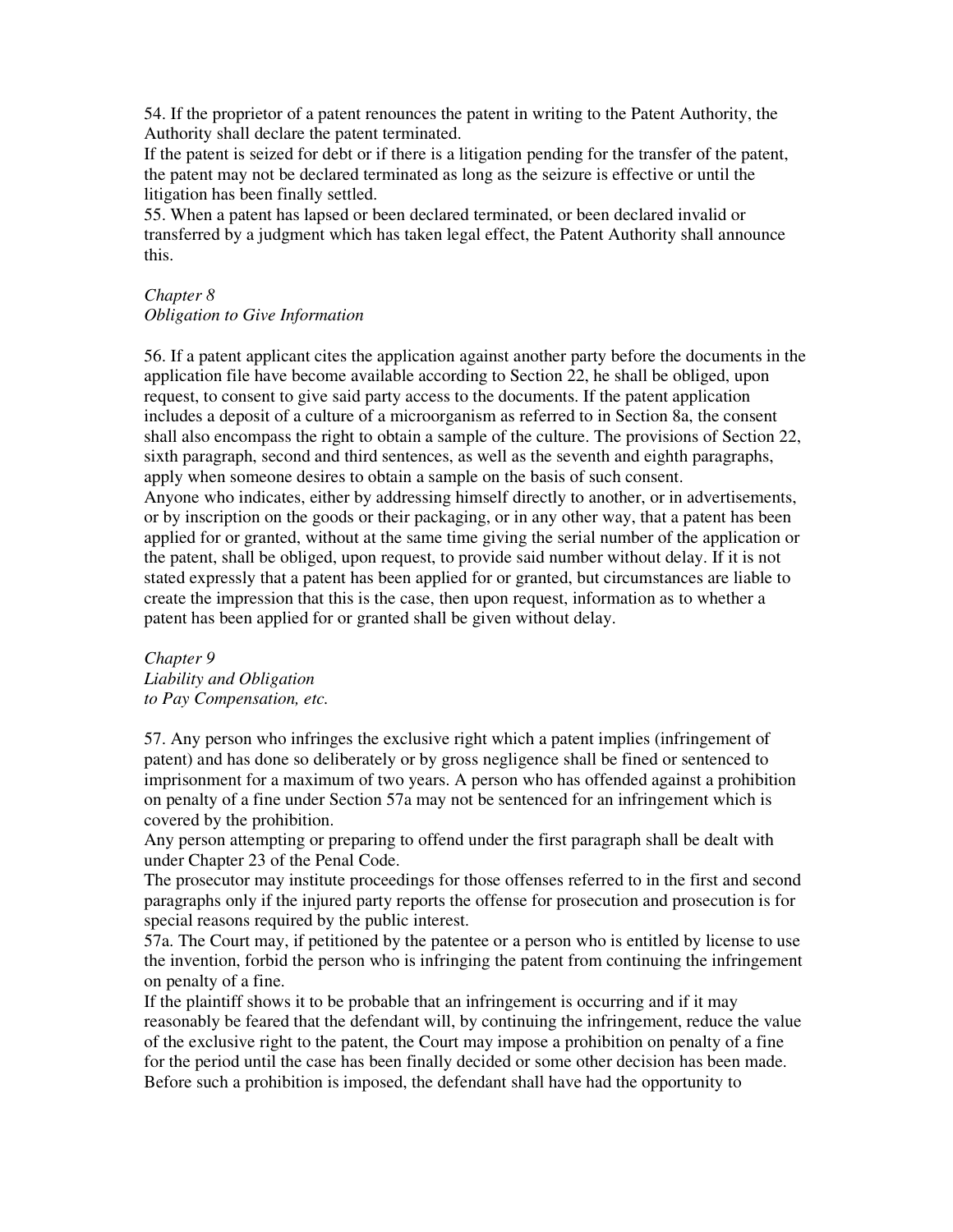comment, unless a delay would involve a risk of loss.

A prohibition under the second paragraph may be imposed only if the plaintiff lodges security with the Court for the loss which may be caused to the defendant. Should the plaintiff lack the means to lodge such a security, the Court may exonerate him therefrom. In respect of the type of security, Chapter 2, Section 25 of the Execution of Judgments Code shall apply. The security shall be considered by the Court if it has not been approved by the defendant. When the case is decided the Court shall consider whether any prohibition which has been made under the second paragraph shall remain in force.

With regard to appeal against a decision under the second or third paragraph and to the question of hearing in a higher court, the provisions of the Code of Judicial Procedure concerning appeal against a decision in accordance with Chapter 15 of the Code of Judicial Procedure shall apply.

Proceedings concerning the imposition of a fine are to be brought by the party who has applied for the prohibition. In connection with such proceedings, proceedings may be brought concerning a new prohibition on penalty of a fine.

In respect of the content of radio and wire transmissions, the provisions of the Radio Transmission Act (1966:755) shall apply.

58. Anyone who commits patent infringement deliberately or through negligence shall pay a reasonable compensation for the use of the invention as well as compensation for further damage which the infringement has caused. When determining the size of the compensation, consideration shall also be given to the patent proprietor's interest in the patent not being infringed and to circumstances other than of purely economic importance.

If anyone commits patent infringement that is not deliberate or due to negligence, he shall pay compensation for the use of the invention insofar as this is found reasonable.

An action for compensation for patent infringement may only cover damage during the last five years before the action was brought. For damage suffered during the time before that, the right to compensation shall be lost.

59. If petitioned by the person who has suffered infringement of his patent, the Court may as appears reasonable for the prevention of continued infringement decide that a patent-protected product which has been manufactured without the patentee's consent or an object whose use would entail an infringement of a patent shall be modified or surrendered for safekeeping for the remainder of the period of the patent or be destroyed or, in the case of a patent-protected product, be surrendered against payment to the person who has suffered the infringement. The foregoing provisions do not apply against a person who has acquired the property or a special right to it in good faith and who has not himself infringed a patent.

Property referred to in the first paragraph may be confiscated if it may reasonably be assumed that an offense has been committed under Section 57. With regard to such confiscation, the rules governing confiscation in criminal offenses in general apply.

Notwithstanding the provisions of the first paragraph, the Court may, if there are special reasons, decide if petitioned that a possessor of property as referred to in the first paragraph shall enjoy the use of the property for the remainder of, or a part of, the period of the patent for a reasonable payment and on reasonable terms in other respects.

The provisions of the first to third paragraphs shall also apply in respect of attempts or preparations to offend under Section 57, second paragraph.

60. If an invention for which a patent is sought is used commercially after the documents in the application file have become available according to Section 22, the stipulations on patent infringement shall apply to the extent that the application results in a patent. For the period before the patent was granted under Section 20, however, the patent protection shall only extend to that revealed in both the claims as worded when the application became publicly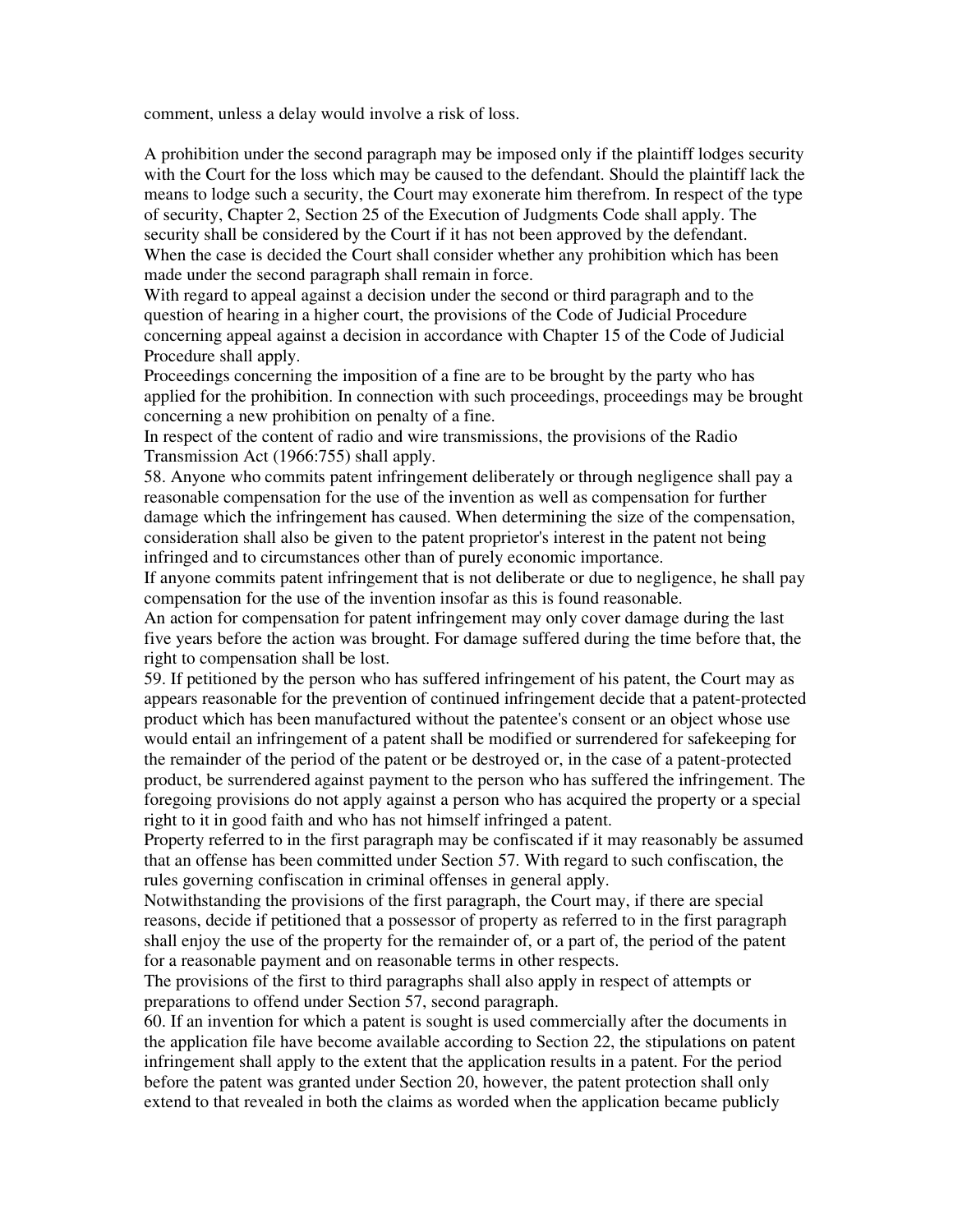available and the claims according to the patent. Punishment shall not be imposed, and damages in consequence of use before the patent was granted may only be adjudged under Section 58, second paragraph.

The provisions of Section 58, third paragraph, shall not apply if the action for compensation is brought no later than one year after the term for opposition has expired or, if opposition has been made, no later than one year after the Patent Authority ruled that the patent was to be maintained.

61. If a patent has been revoked or has been declared invalid by a judgment that has taken legal effect, the Court may not, under Sections 57 to 60, sentence to punishment, issue a prohibition under penalty of a fine, order payment of a fine or compensation or order precautionary measures to be taken.

If court action concerning patent infringement is brought and if the party against whom the action is brought claims that the patent is invalid, the question of invalidity may only be considered after court action to this effect has been brought. The Court shall order the party asserting that the patent is invalid to bring such action within a certain period of time. If patent infringement action and patent invalidity action are brought in the same court proceedings and if it is suitable with regard to the inquiry to decide independently the question of whether there is patent infringement, a separate judgment may be rendered in this question at the request of one of the parties. If a separate judgment is rendered, the Court may decide that the case concerning invalidity shall be held in abeyance until the judgment has taken legal effect.

62. Anyone who omits deliberately or by negligence which is not of a minor nature to carry out what is required of him pursuant to Section 56 shall be sentenced to a fine. Such penalty shall also be imposed on a party who deliberately or by negligence which is not of a minor nature gives false information in instances covered by the above-mentioned Section, unless punishment for such acts is provided for in the Penal Code.

Anyone who omits deliberately or by negligence to carry out what is required of him pursuant to Section 56 or gives false information in instances contemplated in that Section shall pay proper damages. If there is only minor negligence, the compensation may be adjusted accordingly.

Indictments for the offenses contemplated in the first and second paragraphs may be brought by the Public Prosecutor only at the instance of the aggrieved party and if the indictment is for particular reasons required in the public interest.

63. A proprietor of a patent or a party who is authorized to use the invention under a license is entitled to bring an action for a declaratory judgment to establish whether he enjoys protection against another party on the basis of the patent, if there is uncertainty in this respect and this is prejudicial to him.

A party who carries on or intends to carry on an activity may bring an action against the proprietor of the patent on the same conditions in order to establish whether a specific patent constitutes an obstacle to the said activity.

If it is alleged in the cases mentioned in the first paragraph that the patent is invalid, the provisions of Section 61, second paragraph, shall apply correspondingly.

64. Anyone who desires to bring action for invalidating a patent, or for transfer of a patent or for the grant of a compulsory license shall report this to the Patent Authority and shall also notify everyone who holds, according to the Register of Patents, a license under or a pledge of the patent. If a licensee desires to bring an action for patent infringement or for establishment under Section 63, first paragraph, he shall notify the proprietor of the patent of this fact. The same applies if a pledgeholder desires to bring action because of patent infringement.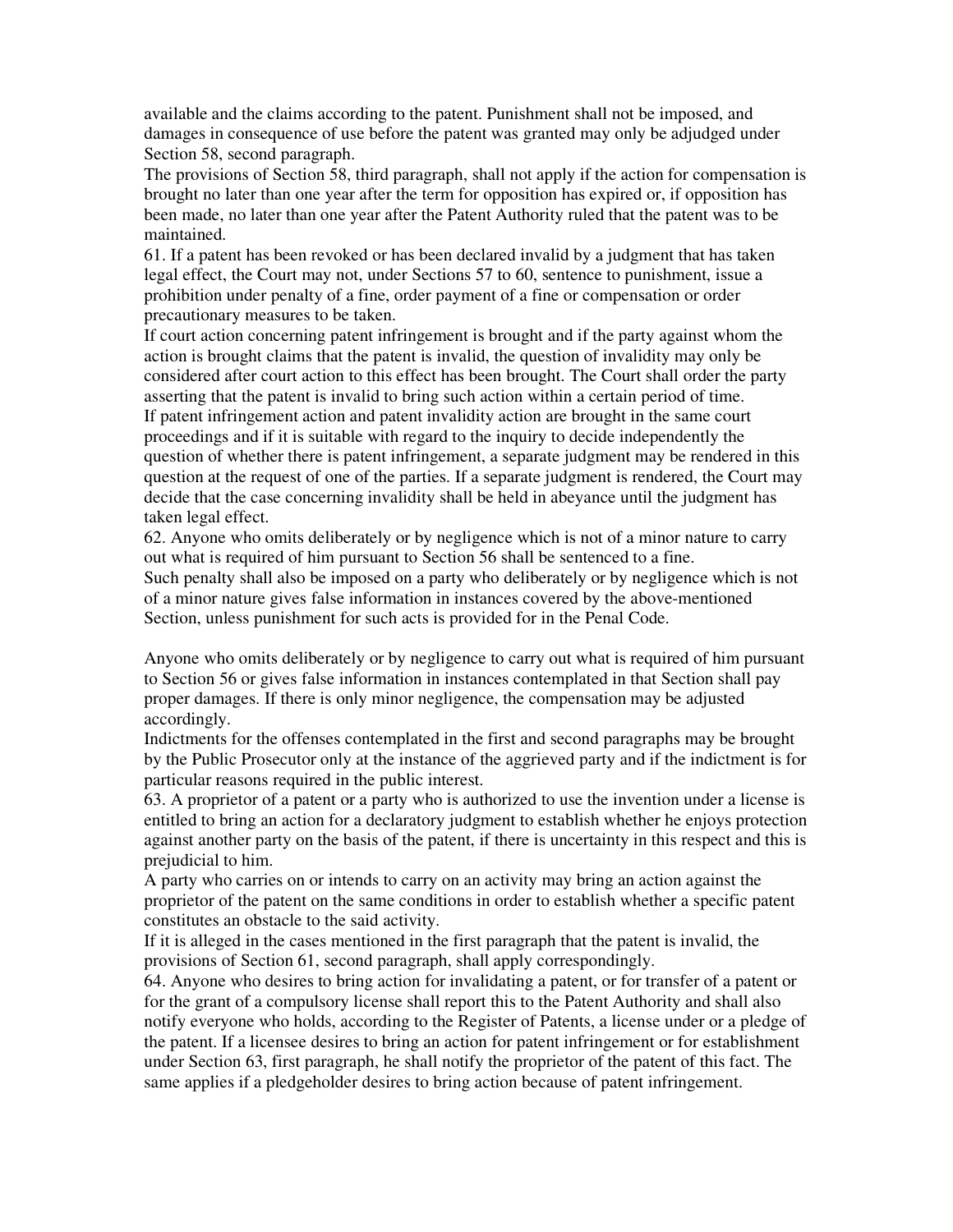Information stipulated in the first paragraph shall be considered to have been given when the information has been sent in the prepaid registered letter to the addresses entered in the Register of Patents.

If it is not shown when the action is brought that a report or notification has been made pursuant to the provisions of the first paragraph, the plaintiff shall be given a respite to do so. If he does not avail himself of this respite, his action shall not be taken up for consideration. 65. The City Court of Stockholm shall be the proper court for litigation which concerns

(1) the proper title to an invention for which a patent is sought,

(2) the invalidation or transfer of a patent,

(3) the grant of compulsory licenses, the laying down of new conditions for, or the revocation of such licenses, or rights which are referred to in Section 53, second paragraph,

(4) patent infringements,

(5) establishments under Section 63, or

(6) the adjudication of compensation under Section 78.

66. In cases referred to in Section 65, the City Court is competent to act with four members, two of whom shall be proficient in law and two shall have technological qualifications. More than three members proficient in law and three members with technological qualifications may not sit on the Court. One of the members proficient in law shall be the President of the Court.

In deciding cases without a main session, as well as in proceedings which do not take place at a main session or at inspections on site, the City Court is, however, competent with one member proficient in law. In such cases no more than one member proficient in law and one technologically qualified member may sit on the Court. In this case the member proficient in law is the President of the Court.

67. In cases in the decisions of which a technologically qualified member of the City Court has taken part, the Court of Appeal shall be competent with three members proficient in law and two technologically qualified members. If three members proficient in law have participated in the decision of the City Court, however, at least four members proficient in law shall participate in the decision of the Court of Appeal. More than five members proficient in law and three technologically qualified members may not sit on the Court.

If the Court of Appeal finds that the participation of technologically qualified members is evidently unnecessary, then the Court of Appeal is competent without such members.

68. The Government or an authority appointed by the Government shall appoint at least 25 persons for three years at a time to serve as technologically qualified members of the City Court and the Court of Appeal. During a three-year period the Government may, where necessary, appoint additional persons for such service for the remainder of the period. The President of the Court shall select, for each particular case, the members to sit on the Court from among the persons thus appointed, according to the desired technological qualifications and other requirements. A technologically qualified member who retires from office shall be obliged to serve for the remainder of a case in which he participated earlier. 69. In cases under Section 65, the Court shall obtain a statement of opinion from the Court of Patent Appeals if this is deemed necessary.

70. A transcript of the judgment or final decision in cases referred to in Section 65 shall be sent to the Patent Authority.

# *Chapter 10 Special Provisions*

71. A proprietor of a patent who is not domiciled in this country shall have an agent residing here who is entitled to receive for him service of writs or summons, notifications and other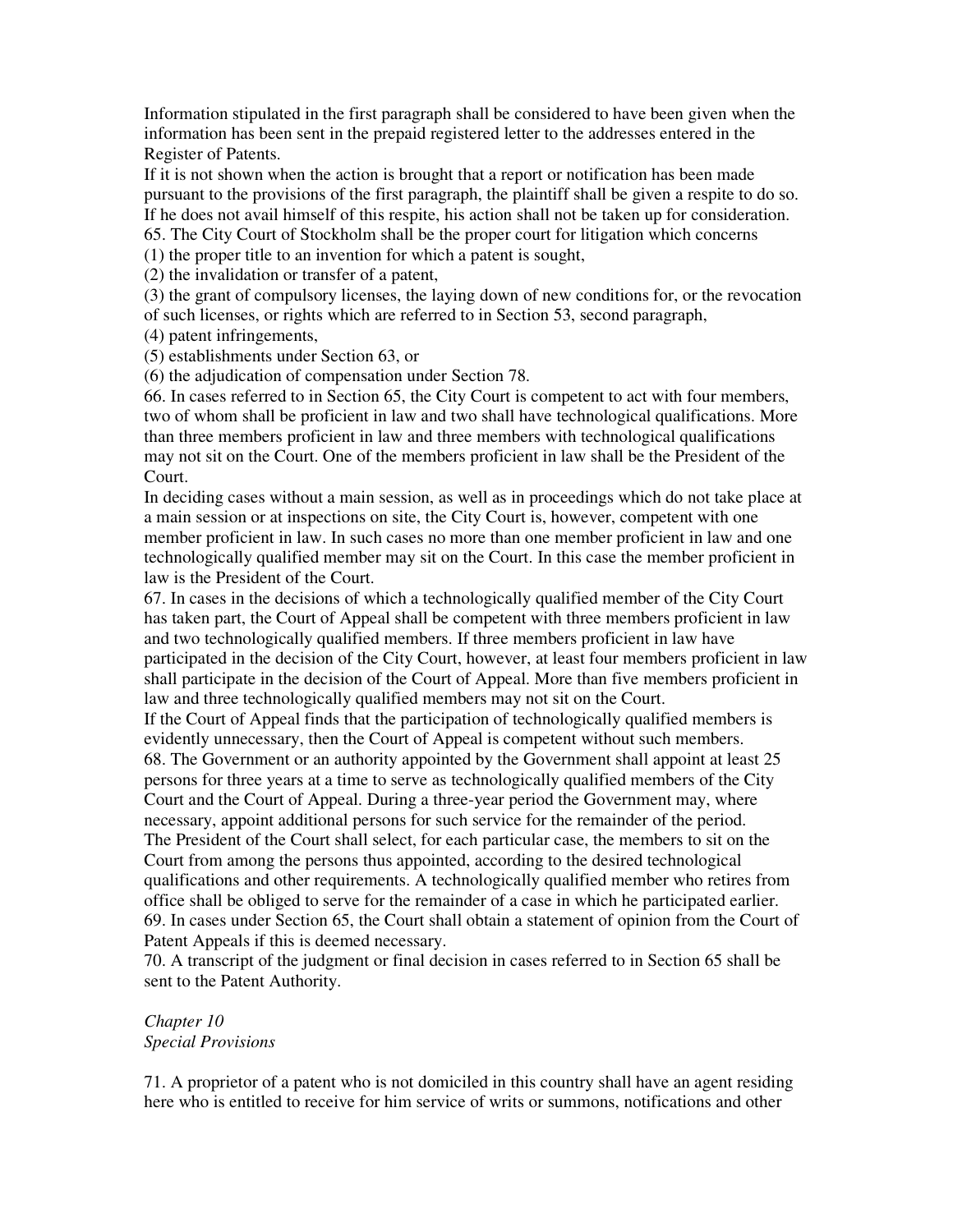documents in legal cases and matters concerning the patent, with the exception of writs or summons in criminal cases and orders for the party to appear personally before the Court. The agent shall be communicated to the Register of Patents and shall be recorded therein. If the proprietor of a patent has not reported an agent as set out in the first paragraph, the service may instead be effected by sending the document to be served on him by mail in a prepaid letter to his address appearing on the Register of Patents. If there is no complete address entered in the Register, the service may be effected by making the document available at the Patent Authority and by announcing said service and the essential contents of the document in such publication as is determined by the Government. The service shall be considered to have been effected when the steps mentioned above have been taken. On condition of reciprocity the Government may decree that the provisions of the first and second paragraphs shall not apply in respect of a proprietor of a patent who is domiciled in a specified foreign country or who has an agent residing in that country provided the agent is recorded in the Register of Patents of this country and is empowered in the manner prescribed in the first paragraph.

72. If a patent applicant or a proprietor of a patent, despite having observed all due care required by the circumstances, in a case other than that referred to in the second paragraph, has suffered loss of rights because he omitted to perform an act at the Patent Authority within a time limit prescribed in this Act or under the regulations of this Act, and if he completes the act within two months from the removal of the cause of noncompliance with the time limit, but at the latest within one year following the expiry of the time limit, the Patent Authority shall declare that the act shall be deemed to have been completed within the proper time limit. If the applicant or the patent proprietor desires to obtain such a declaration, he shall, within the time limit stated above for the act, make a written petition to that effect to the Patent Authority and pay a prescribed fee.

If an applicant or the proprietor of a patent has not paid the annual fee within the time limit prescribed in Section 41, third paragraph, or Section 42, third paragraph, the provisions in the first paragraph shall apply with the exception that the annual fee must be paid and the petition made no later than six months following the expiry of said time limit.

The first paragraph does not apply to the time limit referred to in Section 6, first paragraph. As regards an international patent application which has been pursued in Sweden in accordance with Section 31, the first paragraph shall also apply if the patent applicant has suffered loss of rights because he has not observed a time limit with regard to the receiving Office, the International Searching Authority, the International Preliminary Examining Authority or the International Bureau. The act which has not been performed within the time limit shall in those cases referred to here be performed at the Patent Authority. The provisions of this paragraph do not apply to the time limit within which an international patent application must be filed to enjoy priority from an earlier application.

73. If, in cases referred to in Section 31 or 38, a document or fee which has been sent by mail has not arrived at the Patent Authority within the prescribed time limit, but if the act intended by the mailing is completed within two months from when the applicant realized or should have realized that the time limit had been exceeded, but in no case later than one year after the expiration of the time limit, the Patent Authority shall declare that the act shall be considered as having been completed within the proper time limit, provided:

(1) interruption of the postal service occurred on any of the 10 days preceding the expiration of the time limit on account of war, revolution, civil disorder, strike, natural catastrophe, or other like reason in the locality where the sender is staying or has his place of business, and the document or fee was mailed to the Patent Authority within five days from the resumption of postal service; or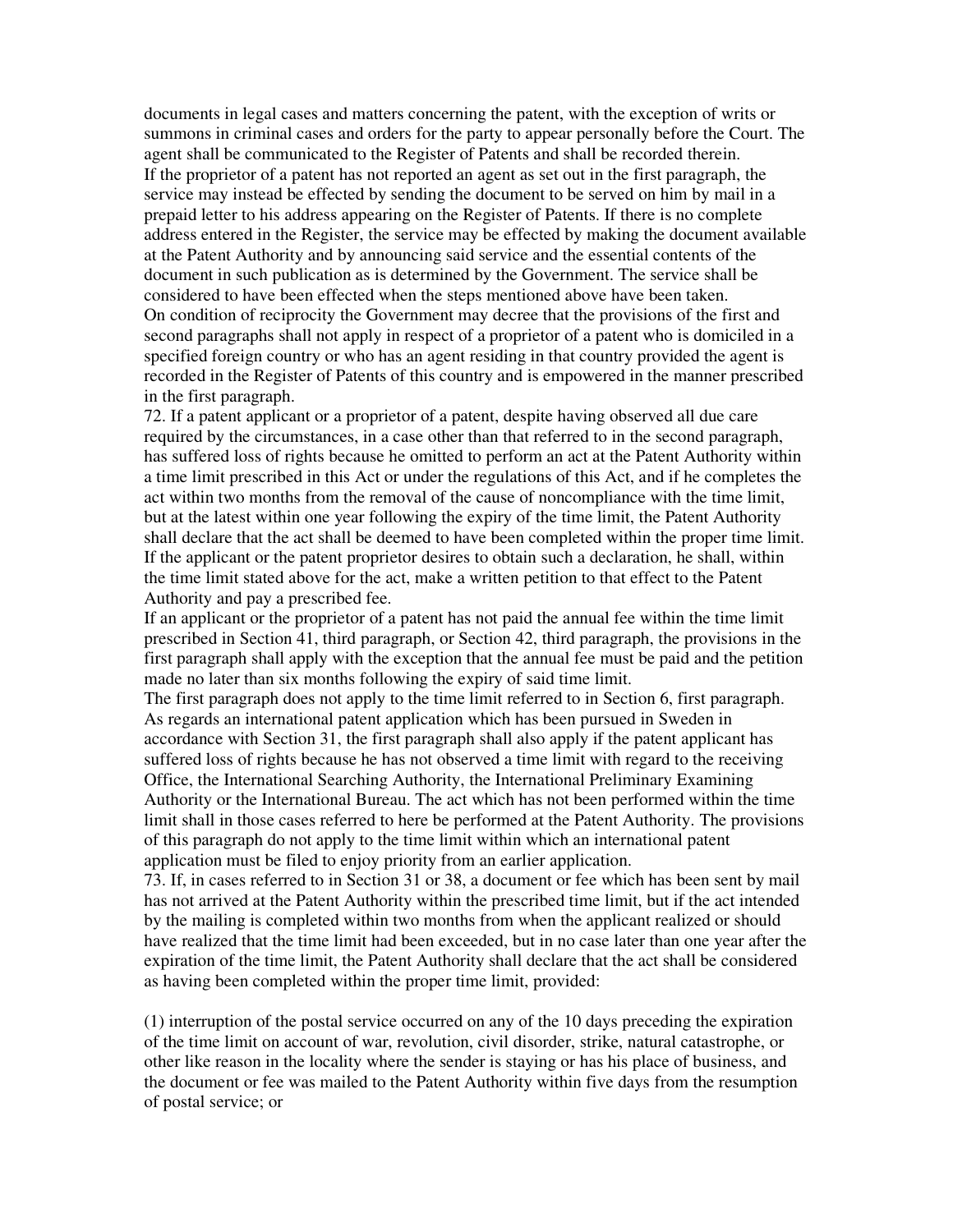(2) the document or fee mailed to the Patent Authority by registered mail no later than five days before the expiration of the time limit, but only if the mailing was sent by airmail where this was possible or the sender had reason to assume that the mailing by surface mail should have arrived at the Patent Authority within two days of mailing.

If the applicant wishes to obtain such declaration pursuant to the first paragraph, he shall petition the Patent Authority in writing to that effect within the time limit prescribed in the first paragraph for the act.

74. If a petition according to Section 72 or 73 has been granted and as a result thereof processing of a patent application which has been dismissed or rejected after becoming available pursuant to Section 22 is resumed or a patent which has lapsed is considered maintained, an announcement to that effect shall be made.

If anyone, after the expiration of the time limit for restoration of the dismissed application or after the rejection decision has become final or the patent has lapsed but before said announcement has been made, has begun in good faith to use the invention commercially in this country, he may, notwithstanding the patent, continue such use, retaining its general character. Such right to use shall also be granted on corresponding conditions to anyone who has made substantial preparations for commercial use of the invention in this country. The right according to the preceding paragraph can only be transferred to others together with

the business in which it originated or in which the use was intended to take place. 75. Final decisions of the Patent Authority, other than those referred to in Section 26, and decisions under Section 42, 72 or 73, may be appealed against to the Court of Patent Appeals

within two months from the date of the decision.

A final decision of the Court of Patent Appeals may be appealed against to the Supreme Administrative Court within two months from the date of the decision. In this case, the rules in Sections 35 to 37 of the Code of Administrative Procedure (1971:291) concerning appeals against decisions by the Administrative Court of Appeal shall apply. Decisions by the Court of Patent Appeals shall state that special leave is required for consideration by the Supreme Administrative Court and the grounds on which such leave is granted.

76. Fees under this Act shall be fixed by the Government. The Government may decree with respect to annual fees that one or more of the first fee years shall be exempt from fees.

77. More detailed regulations concerning patent applications, announcements regarding patent matters, printing of the application documents, the Register of Patents and the keeping thereof as well as the Patent Authority shall be issued by the Government, or to the extent laid down by the Government, by the Patent Authority. Chronological records kept by the Patent Authority shall be available to the public to the extent laid down by the Government. The Government may decree that documents in matters regarding an application for a patent may be delivered to an authority in another country.

The Government may also decree that the examination of patent applications, on request by the Patent Authority, may be carried out at an authority in another country or at an international institution, and that a party who applies for a patent for an invention for which he applied for a patent in another country shall be obliged to report what the patent authority in the other country communicated to him with respect to the examination of the patentability of the invention. Such obligation to report shall not be decreed, however, in respect of an application referred to in Chapter 3, if it has been the subject of an international preliminary examination and the report concerning said examination has been filed with the Patent Authority.

78. If the country is at war or in danger of war, the Government, when called for in the public interest, may decree that the right to a specific invention shall be surrendered to the State or to another party designated by the Government. Reasonable compensation shall be paid for the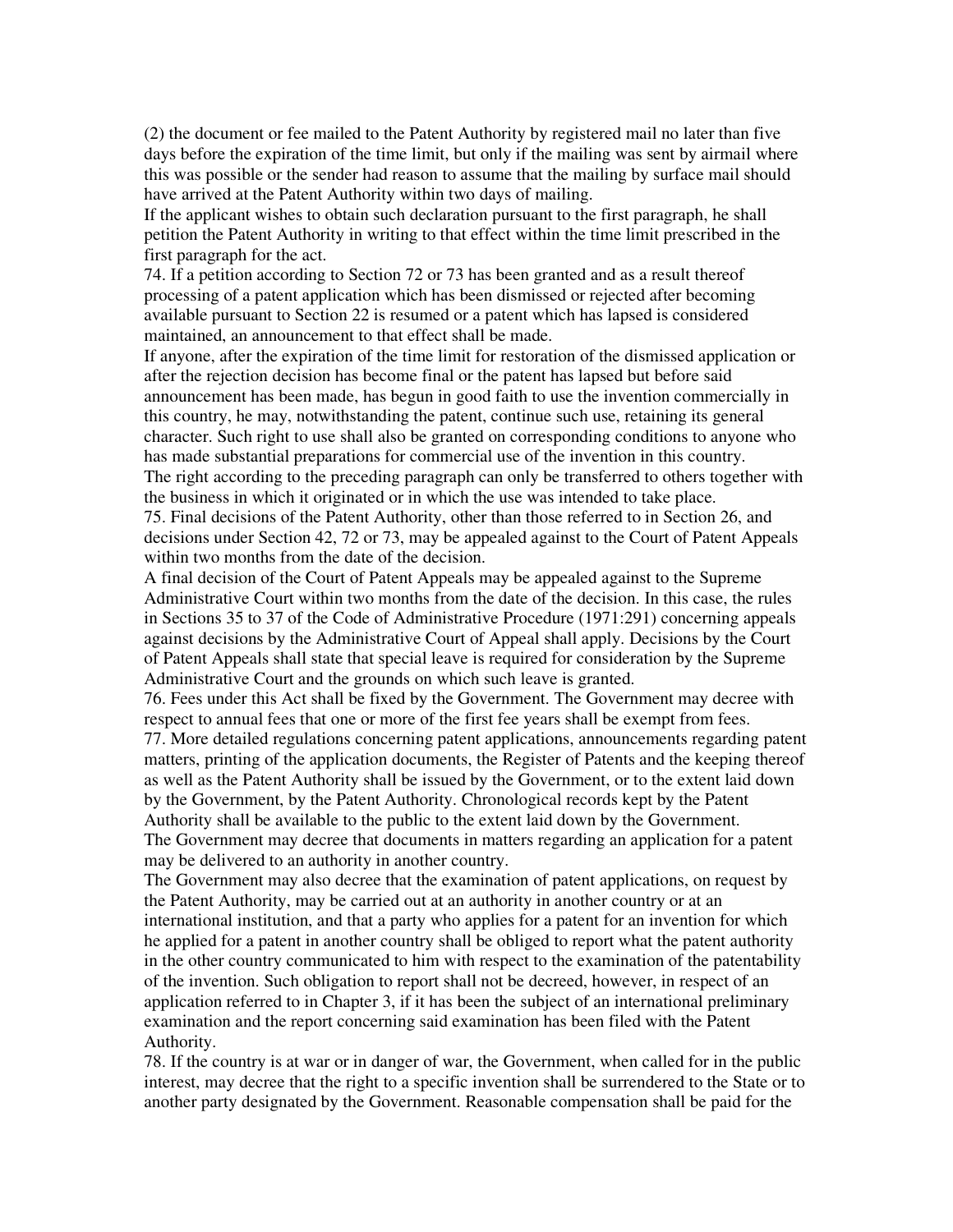right to the invention thus surrendered. If no agreement on the compensation can be reached with the party entitled to compensation, the court shall fix the compensation.

If a party other than the State has availed itself of the right to an invention pursuant to the first paragraph, and if the said party does not fulfill its obligations with regard to compensation, the State shall be obliged to pay the said compensation as soon as this is requested by the party entitled to compensation.

79. Special regulations apply to inventions of importance for the defense of the country.

#### *Chapter 11 European Patents*

80. A European patent is a patent which has been granted by the European Patent Office under the European Patent Convention done at Munich on October 5, 1973. A European patent application is a patent application filed under said Convention.

An application for a European patent shall be filed with the European Patent Office. Such application may also be filed at the Patent Authority to be transmitted by the Patent Authority to the European Patent Office. However, applications referred to in Article 76 of said Convention (European divisional applications) shall always be filed at the European Patent Office.

The provisions of Sections 81 to 93 apply to European patents for Sweden and European patent applications designating Sweden.

81. A European patent is granted when the European Patent Office has announced its decision to allow the patent application. The European patent has the same legal effect as a patent granted in this country and is also otherwise subject to the same conditions as such patent, unless otherwise provided in this Chapter.

82. A European patent has effect in this country only if the applicant has supplied, within the period determined by the Government, to the Patent Authority a translation into Swedish of the text in which the patent is intended to be granted according to the notification to the applicant from the European Patent Office, and within the same period has paid the prescribed fee for printing the translation. If the European Patent Office rules that a European patent shall be maintained with amended wording this shall also apply with respect to the amended text.

The translation shall be available to anyone. If the European patent application has not been published by the European Patent Office when the translation is received, however, the translation shall not be made available before such publication has taken place.

If a translation has been supplied and the fee paid within the prescribed period and if the European Patent Office has announced its decision to allow the patent application or has decided that the European patent shall be maintained with amended wording the Patent Authority shall issue an announcement to that effect. As soon as possible, printed copies of the translation shall be obtainable from the Patent Authority.

83. If the proprietor of a patent has not completed the act referred to in Section 82, first paragraph, within the prescribed time limit, the provisions of Section 72, first paragraph, concerning patent applicants shall be correspondingly applicable. If it is declared under Section 72 that such act shall be deemed to have been completed within the proper time limit, the Patent Authority shall make an announcement to that effect.

If anyone, after the time limit for completing the acts according to Section 82, first paragraph, has expired but before the above announcement has been made, has begun in good faith to use the invention commercially in this country or has made substantial preparations therefor, he shall enjoy the right provided in Section 74, second and third paragraphs. 84. [Deleted]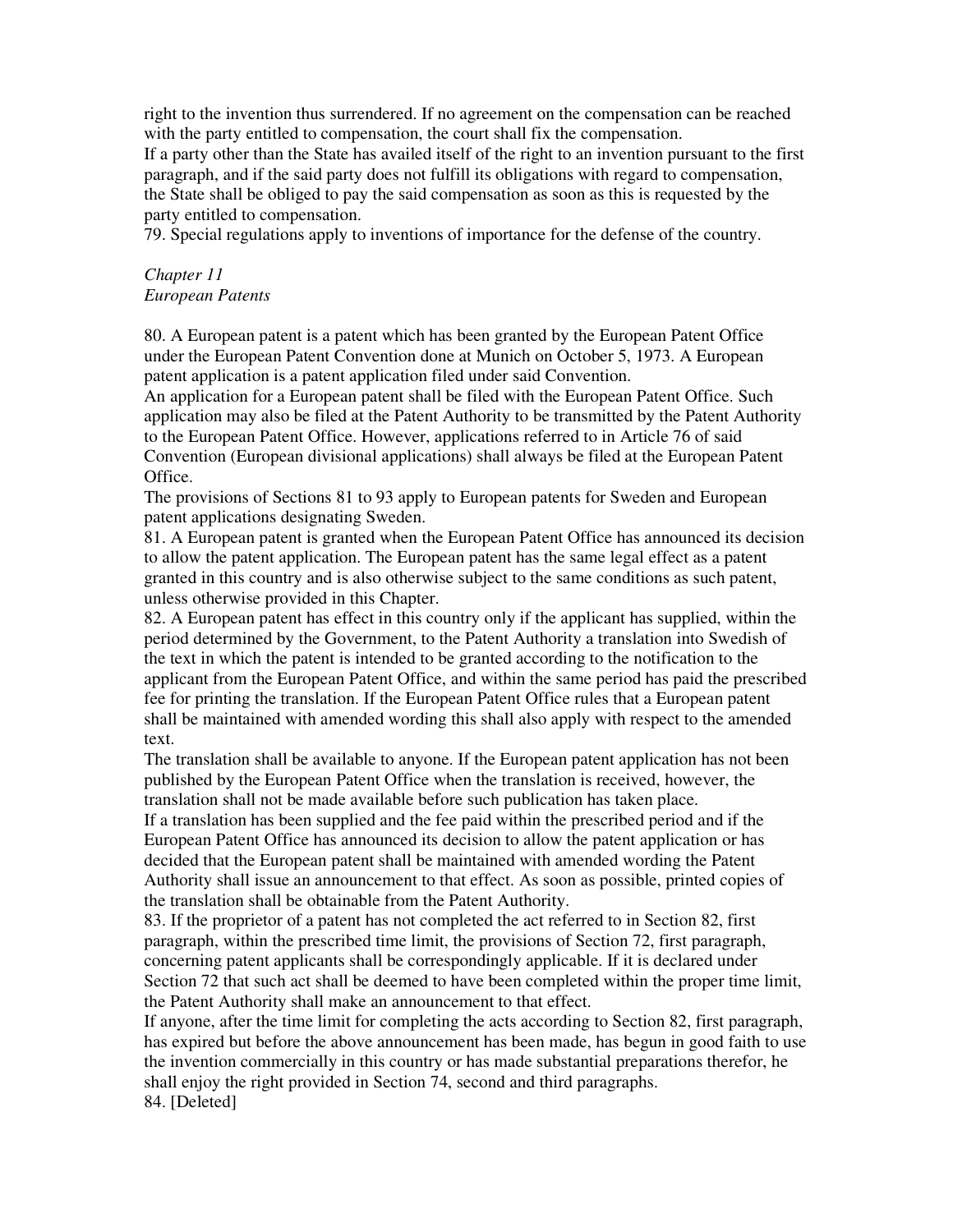85. If the European Patent Office has revoked a European patent in its entirety or in part, this revocation shall have effect as if the patent in this country were declared invalid to the corresponding extent. The Patent Authority shall announce the revocation.

86. Annual fees for European patents shall be paid to the Patent Authority for each fee year beginning after the year in which the European Patent Office announced its decision to allow the patent application.

If an annual fee for a European patent is not paid according to the stipulations in the first paragraph and in Sections 41 and 42, Section 51 shall be correspondingly applicable. The first annual fee for a European patent is not, however, due for payment before two months have passed from the date on which the patent was granted.

87. A European patent application which has been accorded a filing date by the European Patent Office shall have the same effect in this country as a Swedish patent application filed on said date. If the application under the European Patent Convention enjoys priority from an earlier date than the filing date, such priority shall be taken into consideration.

In applying Section 2, second paragraph, second sentence, the publication of a European patent application pursuant to Article 93 of the European Patent Convention shall be equivalent to the application becoming available to the public pursuant to Section 22. This shall also apply to publication referred to in Article 158(1) of the Convention if said publication is ruled by the European Patent Office to be equivalent to publication pursuant to Article 93.

88. If a European patent application has been published under the European Patent Convention and a translation into Swedish of the patent claims as worded when published has been filed with the Patent Authority, the Patent Authority shall make an announcement to this effect and make the translation available to anyone.

If anyone uses an invention commercially for which patent protection is sought by a European patent application after the announcement pursuant to the first paragraph has been made, the provisions concerning patent infringement shall apply correspondingly if the application results in a patent for Sweden. In such case, however, the patent protection shall only extend to that revealed in both the patent claims as worded when published and the claims according to the patent. Punishment shall not be imposed and damages may only be determined pursuant to Section 58, second paragraph.

The provisions of Section 58, third paragraph, shall not apply if the action for compensation is brought within one year after the period for opposition against the European patent has expired or, if opposition has been filed, within one year after the decision by the European Patent Office to maintain the patent.

89. If a European patent application or request that such application shall designate Sweden has been withdrawn or if under the European Patent Convention such withdrawal shall be considered to have been made, and if processing of the application has not been resumed pursuant to Article 121 of the Convention, this shall have the same effect as withdrawal of a patent application with the Patent Authority.

If a European patent application has been rejected, this shall have the same effect as rejection of a patent application in this country.

90. If the translation of a document referred to in Section 82 or 88 does not coincide with the wording of the document in the language of the proceedings before the European Patent Office, the patent protection shall only extend to that which is evident from both texts. In revocation litigation the text in the language of the proceedings shall be the sole authentic text.

91. If the applicant or the proprietor of a patent files with the Patent Authority a correction of the translation referred to in Section 82 and pays the prescribed fee for printing the corrected translation, the corrected translation shall apply in place of the earlier translation. A corrected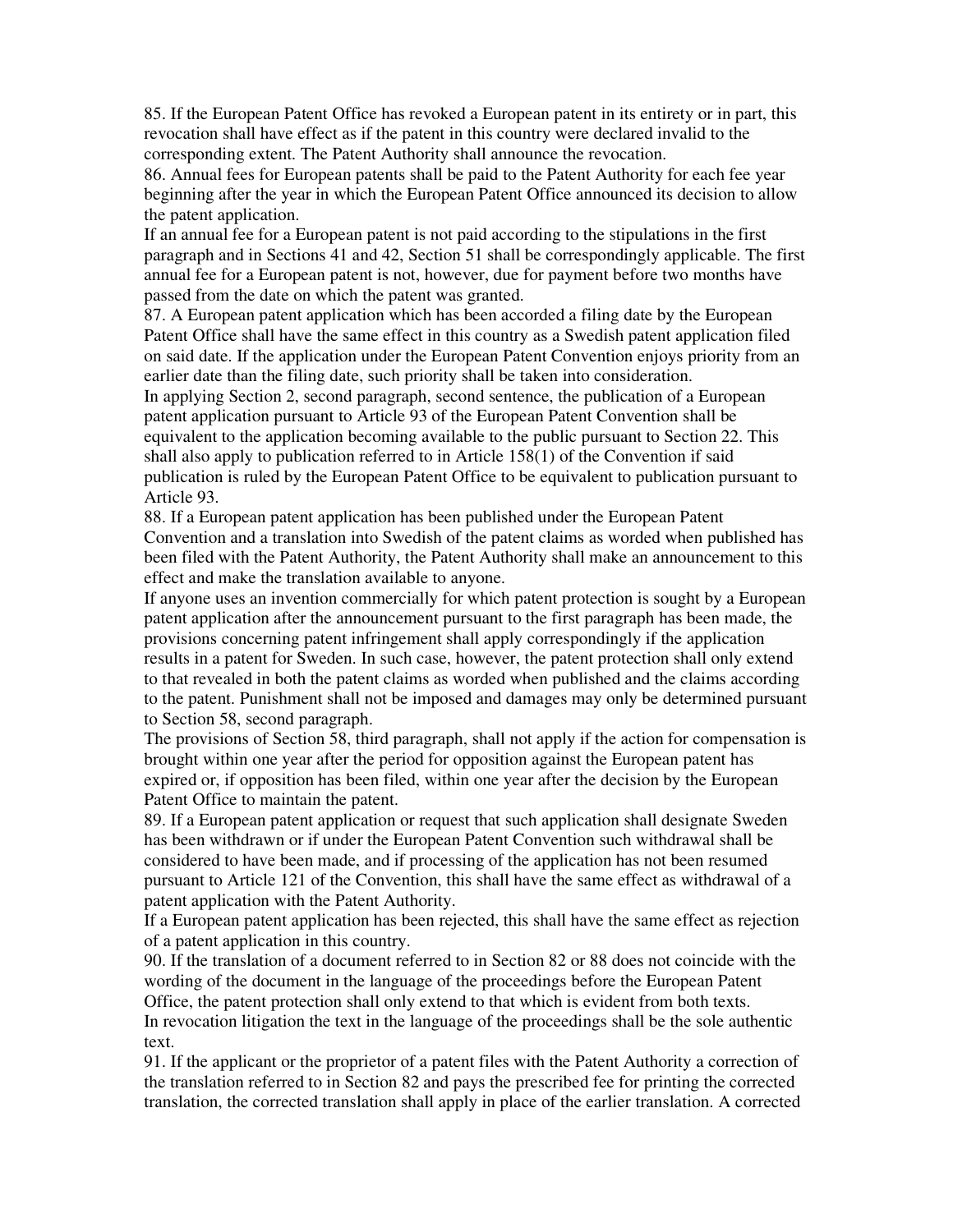translation shall be made available to anyone if the original translation was available. If the correction has been filed and the fee paid, and if the original translation is available to anyone, the Authority shall also announce said correction. As soon as possible, printed copies of the corrected translation shall be obtainable from the Patent Authority.

If the applicant files a correction of the translation referred to in Section 88 and pays the prescribed fee, the Patent Authority shall make an announcement to this effect and make the corrected translation available to anyone. After the announcement has been made, the corrected translation shall apply in place of the earlier translation.

If anyone, before the corrected translation became valid, has, in good faith, begun to use the invention commercially in this country in a manner which according to the earlier translation did not constitute infringement of the right of the applicant or proprietor of the patent, or has made substantial preparations therefor, he shall enjoy the right specified in Section 74, second and third paragraphs.

92. If the European Patent Office has decided to revoke a European patent partially or in its entirety, or if the circumstances have occurred as referred to in Section 89 regarding a European patent application, and if the European Patent Office declares, nevertheless, under the European Patent Convention that the proprietor of the patent or the applicant shall be granted restitutio in integrum, this shall also apply in this country.

If anyone, after the decision was rendered or the circumstances occurred but prior to the announcement by the European Patent Office of the declaration referred to in the first paragraph, began in good faith to use the invention commercially in this country or made substantial preparations therefor, he shall enjoy the right specified in Section 74, second and third paragraphs.

93. If a European patent application which has been filed with a national patent authority is deemed to be withdrawn because the European Patent Office did not receive it within the prescribed time limit, at the request of the applicant, the Patent Authority shall take up the application as converted to an application for a Swedish patent provided:

(1) that the request is filed with the national authority which received the patent application within three months from when the applicant was notified that the application was deemed withdrawn and, furthermore, is received by the Patent Authority within 20 months from the date of filing of the application or, if priority is claimed, the day from which priority is claimed; and

(2) the applicant pays, within the period determined by the Government, the prescribed application fee and files a translation into Swedish of the patent application. If the patent application fulfills the requirements regarding the form of the application stipulated in the European Patent Convention and its Implementing Regulations, it shall be accepted in this respect.

# *Chapter 12 Pledging*

94. Patents which have been granted or which have effect in this country can be pledged pursuant to the stipulations in this Chapter.

Pledges can also apply to:

(1) a Swedish patent application;

(2) an international patent application which has been pursued under Section 31 or which has been taken up for processing in accordance with Section 33, third paragraph or Section 38; or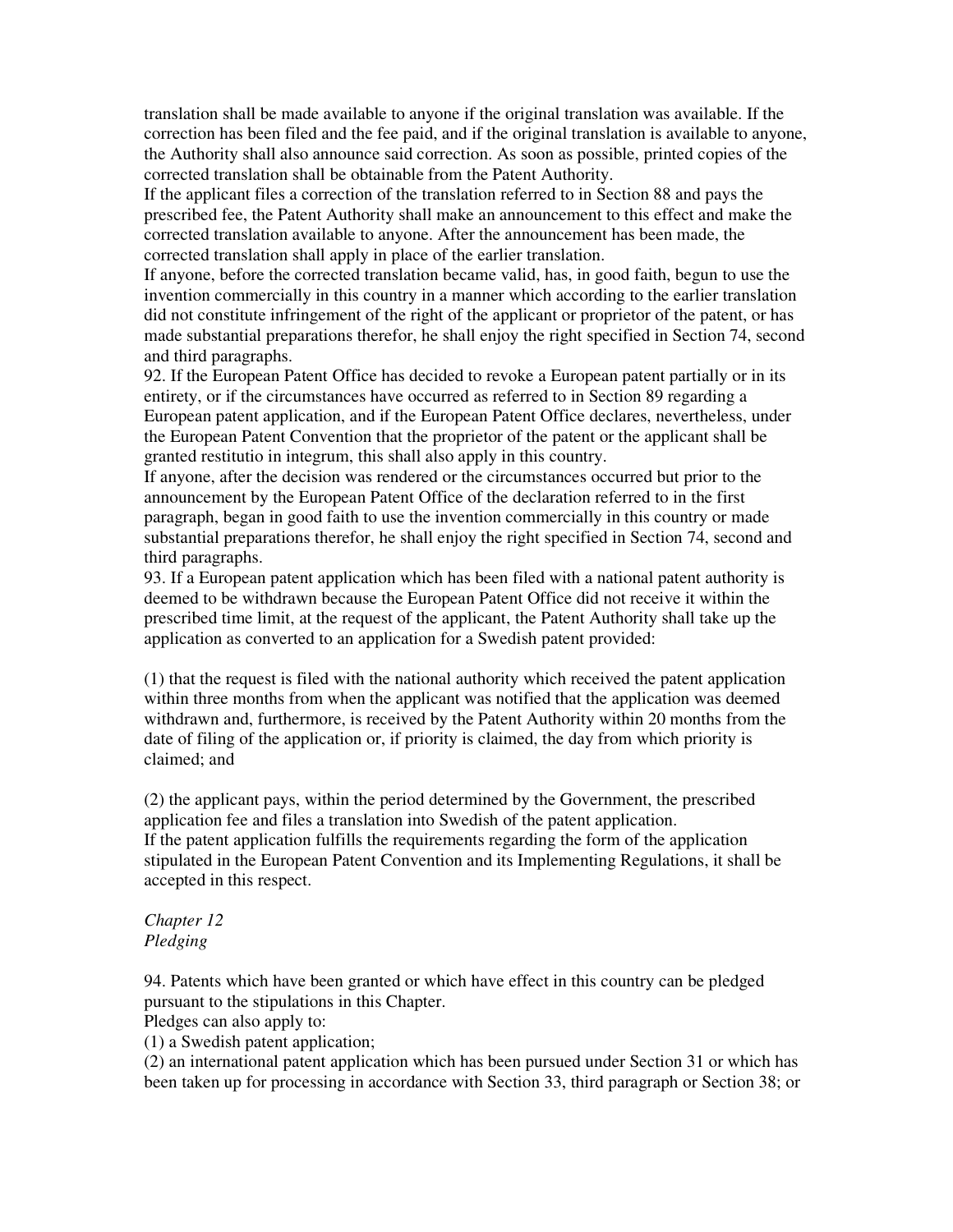(3) a European patent application for which a translation in accordance with Section 88 has been received by the Patent Authority or which has been converted under Section 93. A pledge of a patent application also encompasses a portion of the application which becomes the subject of division or breaking out.

95. A pledge of a patent or patent application arises by registration of a written contract pledging the property. The application for registration is made with the Patent Authority. If a registered pledge has been transferred to another, this shall be recorded upon request in the Register of Patents or the Register of Patent Applications.

If a pledge has been given to two or more individually, priority is given that pledge for which an application for registration was received first by the Patent Authority, unless otherwise agreed.

If more than one application for registration of pledging contracts is made on the same day, precedence shall be given between them in accordance with the chronological order in which they were made, unless otherwise agreed. If the contracts were simultaneous or it cannot be determined in what chronological order they were made, then they have the same right. 96. An application for registration in accordance with Section 95 is made by one having the right to the patent or patent application or by one to whom a pledge has been given. The applicant shall confirm the pledgor's right to the patent or patent application.

The patent proprietor as recorded in the Register of Patents shall be considered to have the right to the patent unless the case reveals otherwise. If the application for registration relates to a pledge of a patent application, the inventor or his assignee as registered with the Patent Authority shall be considered to have the right to the patent application, unless the case shows otherwise.

If, when the application for registration is made, the pledgor does not have the pledged property at his disposal due to distraint, bankruptcy, legal incapacity, securing of payment, sequestration or for some other reason, the application cannot be granted.

97. A contract in which a patent is pledged can be registered when the patent has been granted or, if the contract relates to a European patent, when it has come into effect in this country pursuant to Section 82.

A contract in which a patent application is pledged can be registered when the patent application has been registered in the Register of Patent Applications at the Patent Authority or if the contract relates to a European patent application, when an announcement under Section 88 has been made.

If a pledged patent application results in the granting of a patent, the patent will thereafter be the pledged property.

98. Even though registration has been effected, the right to the pledged property only applies if the contract was entered into by the proper owner of the property, entitled to dispose thereof, and if the contract is not invalid for some other reason.

99. The pledge has lapsed if the patent or patent application has been transferred to another party or is otherwise no longer valid due to the provisions of this law.

100. The registration shall be stricken if the pledge, through a final judgment, has been declared void or if the pledge has lapsed or otherwise ceased to be valid.

101. The pledging of a patent or patent application is effective from the date of application for registration under Section 95 against anyone subsequently acquiring ownership of or other right to the property.

A licensing agreement is valid against the pledgee if the agreement was concluded prior to the application for registration of the pledge contract.

102. The provisions of other laws concerning pledges upon distraint or bankruptcy shall also apply to pledges of patents or patent applications. The receipt by the Patent Authority of an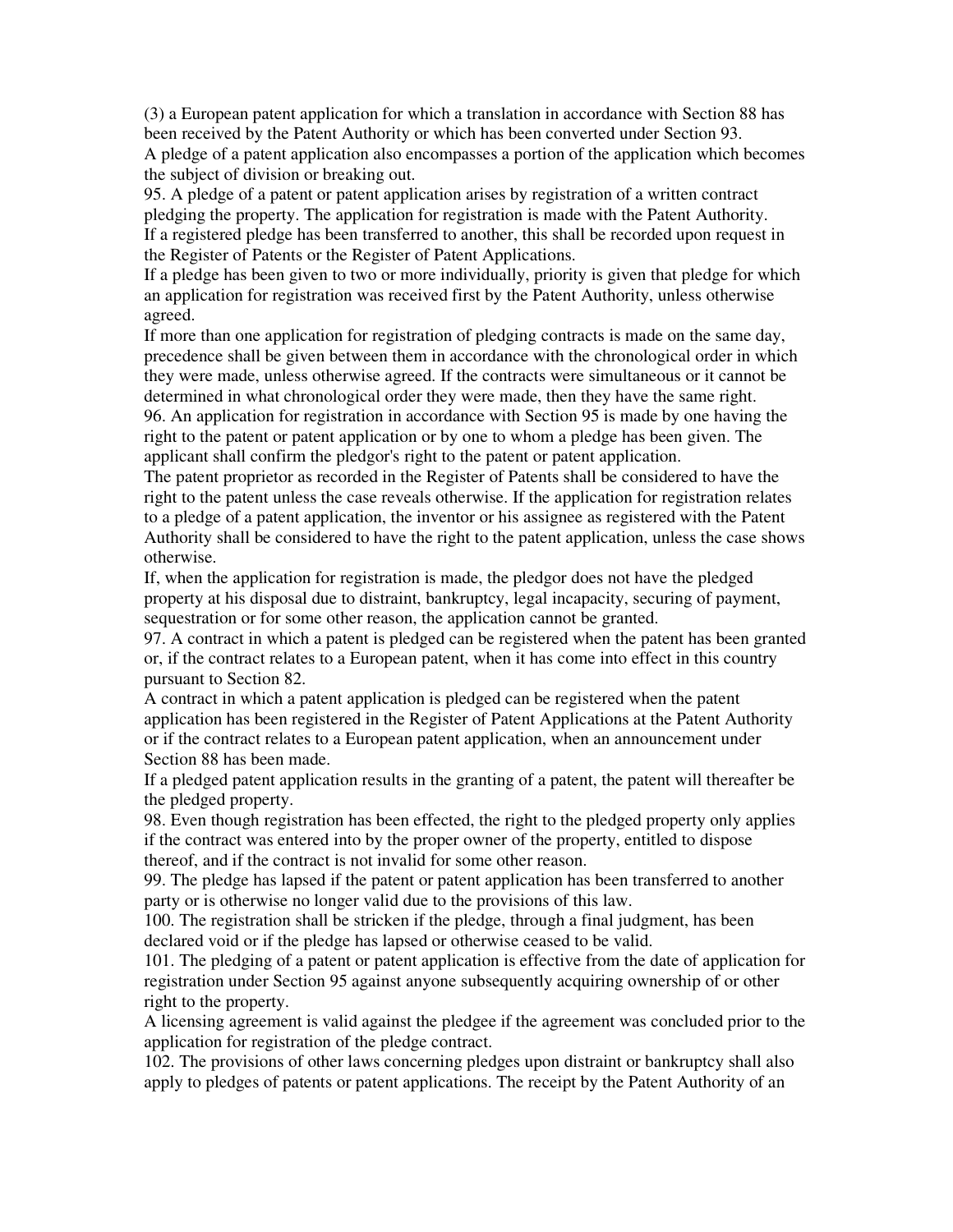application for registration under Section 95 has the same legal effects as when a pledgee takes a tangible object in possession.

If a pledged patent or patent application is sold upon distraint or bankruptcy, such licensing agreements as are referred to in Section 101, second paragraph, shall remain in force.

103. The pledgee may sell the pledge and take his claim from the proceeds only if he has previously informed the debtor and other known parties of the sale and they have been afforded sufficient opportunity to look after their interests.

After sale pursuant to this Section, such licensing agreements as are referred to in Section 101, second paragraph, shall remain in force.

104. Anyone applying for registration under this Chapter shall pay a fee. The Government shall determine the size of the fee.

#### *Chapter 13*

#### *Supplementary Protection for Medicinal Products*

105. According to the provisions of this Chapter, supplementary protection for an active ingredient or a combination of active ingredients in a medicinal product may be applied for and granted.

106. Supplementary protection shall be granted where

(1) the active ingredient or the combination of active ingredients is protected by a patent which is in force in Sweden.

(2) the active ingredient or the combination of active ingredients is included in a medicinal product which is authorized for sale in accordance with Section 5 of the Medicinal Products Act (1992:859),

(3) the authorization is the first which incorporates the active ingredient or the combination of active ingredients, and

(4) supplementary protection has not previously been granted for the active ingredient or the combination of active ingredients.

107. A petition for supplementary protection shall be made in writing to the Patent Office. The petition shall be lodged within six months of the date on which the medicinal product is authorized. If authorization was granted before the patent was granted, the petition shall be lodged within six months of the date on which the patent was granted.

The petition shall contain a statement of the number of the patent and the title of the invention. The petition shall also contain an identification of the active ingredient or the combination of active ingredients and substantiation of the decision of the first authorization of the medicinal product.

The petitioner shall pay a fixed petition fee.

The petitioner shall be announced by the Patent Office.

108. Where the conditions for supplementary protection according to Sections 106 and 107 are fulfilled, the Patent Office shall approve the petition. The decision shall be published. When the decision to approve the petition has been officially announced, supplementary protection has been granted. Granted supplementary protection shall be recorded in the Patent Register.

109. The supplementary protection shall take effect at the end of the lawful term of the patent. The supplementary protection can be maintained for a period equal to the period which elapsed between the date on which the application for patent was filed and the date of the first authorization of the medicinal product, reduced by a period of five years. The duration of the supplementary protection may not, however, exceed five years.

110. Within the limits of protection conferred by the patent, the supplementary protection extends to the active ingredient or combination of active ingredients which is included in the